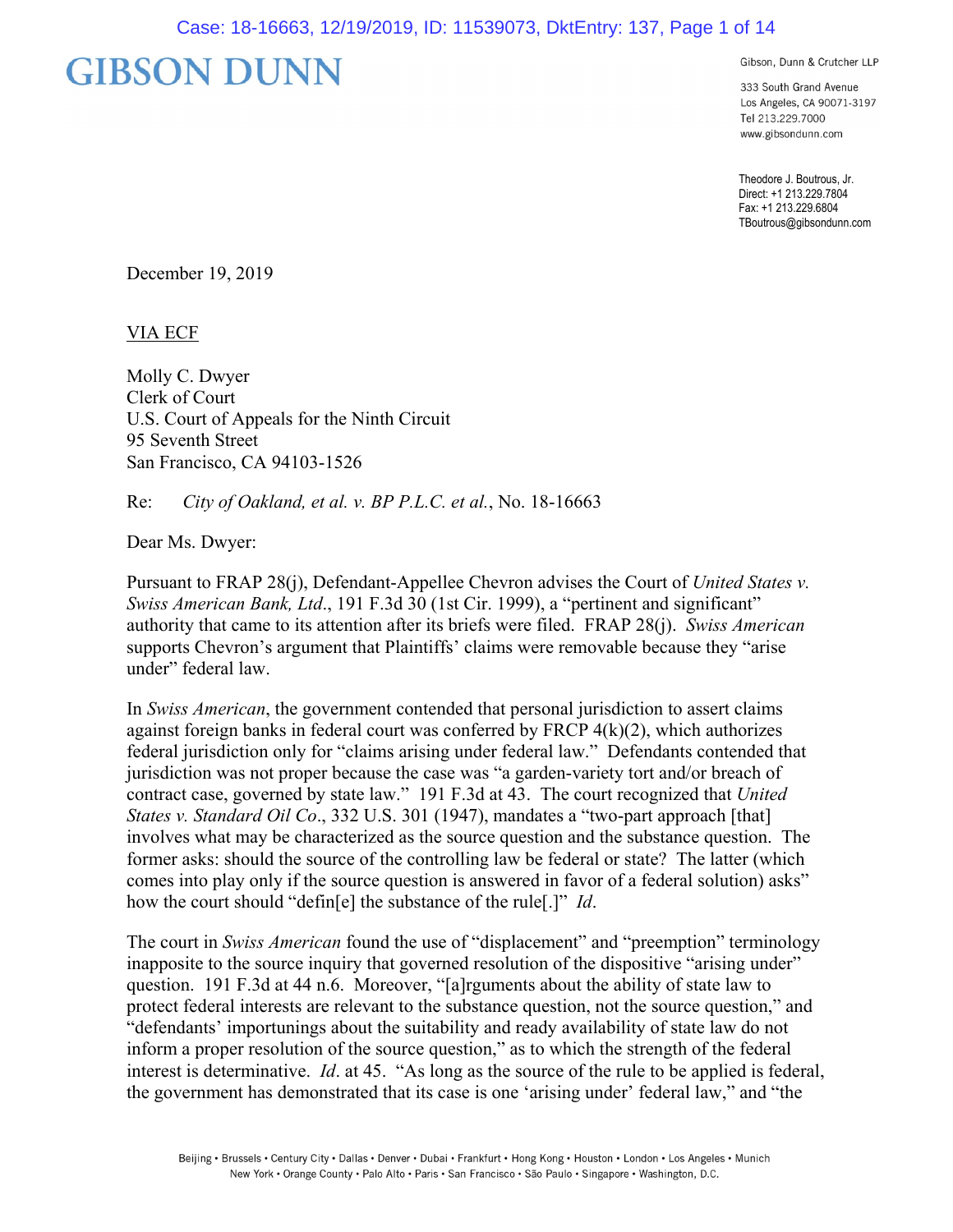# Case: 18-16663, 12/19/2019, ID: 11539073, DktEntry: 137, Page 2 of 14

Molly C. Dwyer December 19, 2019 Page 2

answer to the source question suffices, regardless of what the answer to the substance question eventually may prove to be." *Id*.

Sincerely,

*/s/ Theodore J. Boutrous, Jr.* 

Theodore J. Boutrous Jr. GIBSON, DUNN & CRUTCHER LLP Counsel for Defendant-Appellee Chevron Corporation

cc: All counsel of record (via ECF)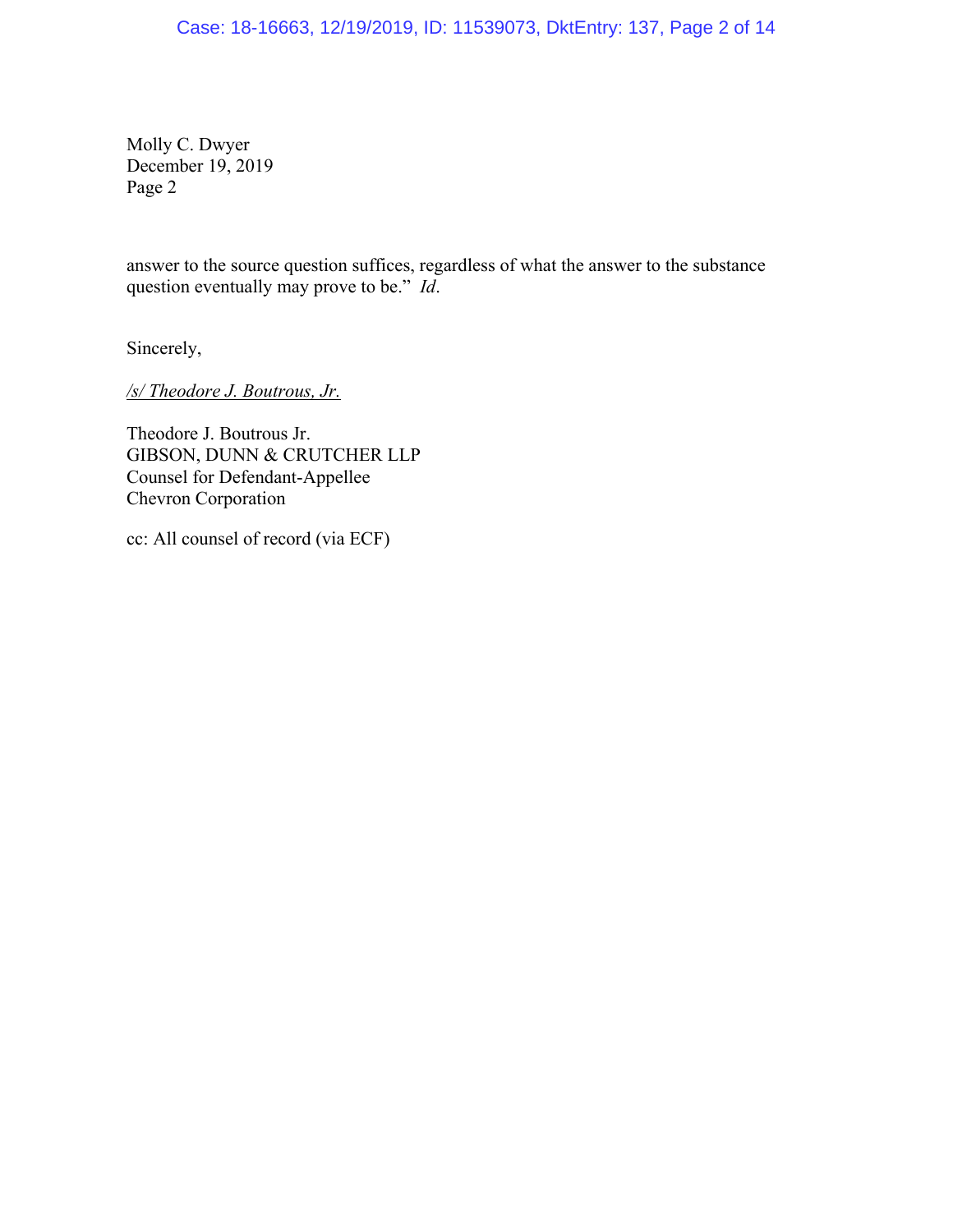Case: 18-16663, 12/19/2019, ID: 11539073, DktEntry: 137, Page 3 of 14

# Exhibit A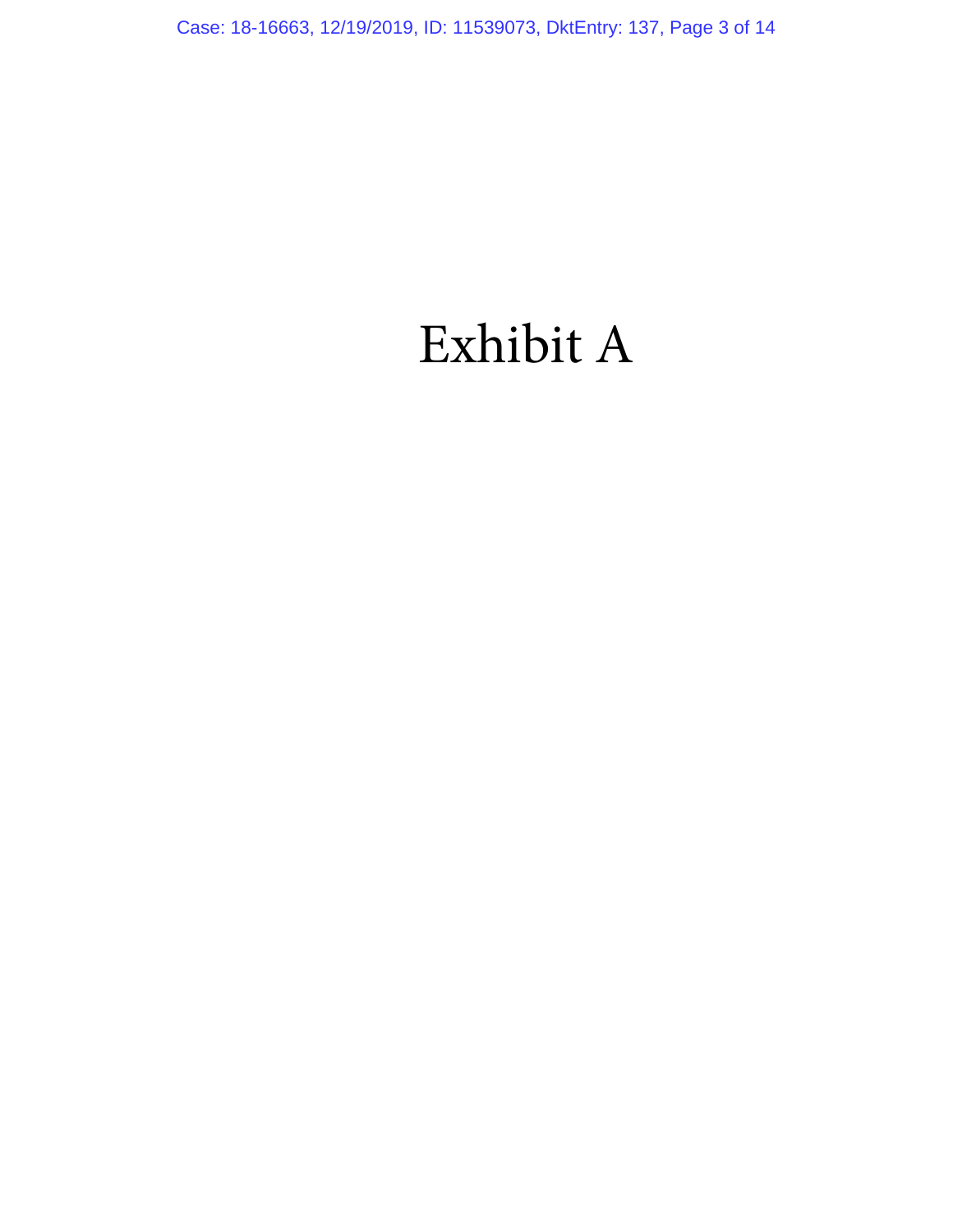191 F.3d 30 United States Court of Appeals, First Circuit.

UNITED STATES of America, Plaintiff, Appellant, v.

# [SWISS AMERICAN BANK, LTD.,](http://www.westlaw.com/Search/Results.html?query=advanced%3a+WCAID(I6A78E53142B311DDA5520014224D2780)&saveJuris=False&contentType=BUSINESS-INVESTIGATOR&startIndex=1&contextData=(sc.Default)&categoryPageUrl=Home%2fCompanyInvestigator&originationContext=document&vr=3.0&rs=cblt1.0&transitionType=DocumentItem)

et al., Defendants, Appellees.

No. 99–1012. | Heard June 11, 1999. | Decided Sept. 8, 1999. | Rehearing Denied Nov. 3, 1999.

#### **Synopsis**

The United States sued several foreign banking concerns on theories of conversion, unjust enrichment, and breach of contract, in an effort to recover deposits accumulated by a convicted felon and later forfeited to the government as part of a plea bargain. The United States District Court for the District of Massachusetts, [William G. Young](http://www.westlaw.com/Link/Document/FullText?findType=h&pubNum=176284&cite=0101109601&originatingDoc=I4c1d5a4094af11d9a707f4371c9c34f0&refType=RQ&originationContext=document&vr=3.0&rs=cblt1.0&transitionType=DocumentItem&contextData=(sc.History*oc.Search)), Chief Judge, granted motion to dismiss for lack of personal jurisdiction and denied the government's request for jurisdictional discovery, and the United States appealed. The Court of Appeals, [Selya](http://www.westlaw.com/Link/Document/FullText?findType=h&pubNum=176284&cite=0262792801&originatingDoc=I4c1d5a4094af11d9a707f4371c9c34f0&refType=RQ&originationContext=document&vr=3.0&rs=cblt1.0&transitionType=DocumentItem&contextData=(sc.History*oc.Search)), Circuit Judge, held that: (1) section of Massachusetts longarm statute which authorizes personal jurisdiction over one who causes tortious injury in the commonwealth by an act or omission outside the commonwealth, if he derives substantial revenue there, did not apply; (2) as a matter of first impression in appellate courts, in applying rule establishing personal jurisdiction as to claim under federal law over defendants not subject to jurisdiction in courts of general jurisdiction of any state, a special burden-shifting analysis is to be applied to issue of whether state court jurisdiction has been negated, with defendant having burden of production after plaintiff establishes a prima facie case for application of rule; and (3) rights that the United States acquired in forfeited assets must be adjudicated in accordance with a federal source, and thus the case is one arising under federal law for purposes of the rule.

Affirmed in part, vacated in part, and remanded.

#### **Attorneys and Law Firms**

**\*34** [Stephen R. Heifetz](http://www.westlaw.com/Link/Document/FullText?findType=h&pubNum=176284&cite=0322804201&originatingDoc=I4c1d5a4094af11d9a707f4371c9c34f0&refType=RQ&originationContext=document&vr=3.0&rs=cblt1.0&transitionType=DocumentItem&contextData=(sc.History*oc.Search)), Trial Attorney, with whom Gerald E. McDowell, Chief, Asset Forfeiture and Money Laundering Section, Criminal Division, U.S. Dep't of Justice, Stefan D. Cassella, Assistant Chief, and [Richard L. Hoffman,](http://www.westlaw.com/Link/Document/FullText?findType=h&pubNum=176284&cite=0106128701&originatingDoc=I4c1d5a4094af11d9a707f4371c9c34f0&refType=RQ&originationContext=document&vr=3.0&rs=cblt1.0&transitionType=DocumentItem&contextData=(sc.History*oc.Search)) Assistant United States Attorney, were on brief, for appellant.

Howard Wilson, with whom [Howard Fischer](http://www.westlaw.com/Link/Document/FullText?findType=h&pubNum=176284&cite=0223303901&originatingDoc=I4c1d5a4094af11d9a707f4371c9c34f0&refType=RQ&originationContext=document&vr=3.0&rs=cblt1.0&transitionType=DocumentItem&contextData=(sc.History*oc.Search)), Rosenman & Colin LLP, [Michael B. Keating,](http://www.westlaw.com/Link/Document/FullText?findType=h&pubNum=176284&cite=0262448101&originatingDoc=I4c1d5a4094af11d9a707f4371c9c34f0&refType=RQ&originationContext=document&vr=3.0&rs=cblt1.0&transitionType=DocumentItem&contextData=(sc.History*oc.Search)) [Sarah Cooleybeck](http://www.westlaw.com/Link/Document/FullText?findType=h&pubNum=176284&cite=0197702301&originatingDoc=I4c1d5a4094af11d9a707f4371c9c34f0&refType=RQ&originationContext=document&vr=3.0&rs=cblt1.0&transitionType=DocumentItem&contextData=(sc.History*oc.Search)), and Foley, Hoag & Eliot LLP were on brief, for appellees Swiss American Bank, Ltd. and Swiss American National Bank.

[William Shaw McDermott](http://www.westlaw.com/Link/Document/FullText?findType=h&pubNum=176284&cite=0151803301&originatingDoc=I4c1d5a4094af11d9a707f4371c9c34f0&refType=RQ&originationContext=document&vr=3.0&rs=cblt1.0&transitionType=DocumentItem&contextData=(sc.History*oc.Search)), with whom [Irene C. Freidel](http://www.westlaw.com/Link/Document/FullText?findType=h&pubNum=176284&cite=0252544301&originatingDoc=I4c1d5a4094af11d9a707f4371c9c34f0&refType=RQ&originationContext=document&vr=3.0&rs=cblt1.0&transitionType=DocumentItem&contextData=(sc.History*oc.Search)), [Edward S. Horton](http://www.westlaw.com/Link/Document/FullText?findType=h&pubNum=176284&cite=0433478101&originatingDoc=I4c1d5a4094af11d9a707f4371c9c34f0&refType=RQ&originationContext=document&vr=3.0&rs=cblt1.0&transitionType=DocumentItem&contextData=(sc.History*oc.Search)), and Kirkpatrick & Lockhart LLP were on brief, for appellee Bank of New York—Intermaritime Bank (Geneva).

Before [SELYA,](http://www.westlaw.com/Link/Document/FullText?findType=h&pubNum=176284&cite=0262792801&originatingDoc=I4c1d5a4094af11d9a707f4371c9c34f0&refType=RQ&originationContext=document&vr=3.0&rs=cblt1.0&transitionType=DocumentItem&contextData=(sc.History*oc.Search)) [BOUDIN](http://www.westlaw.com/Link/Document/FullText?findType=h&pubNum=176284&cite=0135481901&originatingDoc=I4c1d5a4094af11d9a707f4371c9c34f0&refType=RQ&originationContext=document&vr=3.0&rs=cblt1.0&transitionType=DocumentItem&contextData=(sc.History*oc.Search)) and [LIPEZ](http://www.westlaw.com/Link/Document/FullText?findType=h&pubNum=176284&cite=0192467401&originatingDoc=I4c1d5a4094af11d9a707f4371c9c34f0&refType=RQ&originationContext=document&vr=3.0&rs=cblt1.0&transitionType=DocumentItem&contextData=(sc.History*oc.Search)), Circuit Judges.

## **Opinion**

[SELYA](http://www.westlaw.com/Link/Document/FullText?findType=h&pubNum=176284&cite=0262792801&originatingDoc=I4c1d5a4094af11d9a707f4371c9c34f0&refType=RQ&originationContext=document&vr=3.0&rs=cblt1.0&transitionType=DocumentItem&contextData=(sc.History*oc.Search)), Circuit Judge.

This appeal raises issues of first impression, requiring us to delineate the circumstances under which foreign corporations may be brought before the federal courts through the medium of a recently enacted provision of the Civil Rules. In the underlying case, the government brought suit in the United States District Court for the District of Massachusetts against several foreign banking concerns in an effort to recover assets accumulated by a convicted felon and later forfeited to the government as part of a plea bargain. The district court accepted the defendants' argument that they were not within its jurisdictional reach and thus were not amenable to suit. At the same time, the court denied the government's request for jurisdictional discovery. The United States has appealed both rulings. We vacate these orders and remand for further proceedings consistent with this opinion.

#### **I. BACKGROUND**

We start by introducing the appellees and then turn to the forfeiture proceedings and what transpired below.

In its suit, the United States named four corporations as defendants. Two of these entities, Swiss American Bank, Limited, and Swiss American National Bank (collectively, "Swiss American" or "the Swiss American banks"), are institutions organized under the law of Antigua and Barbuda ("Antigua"), and headquartered there. A third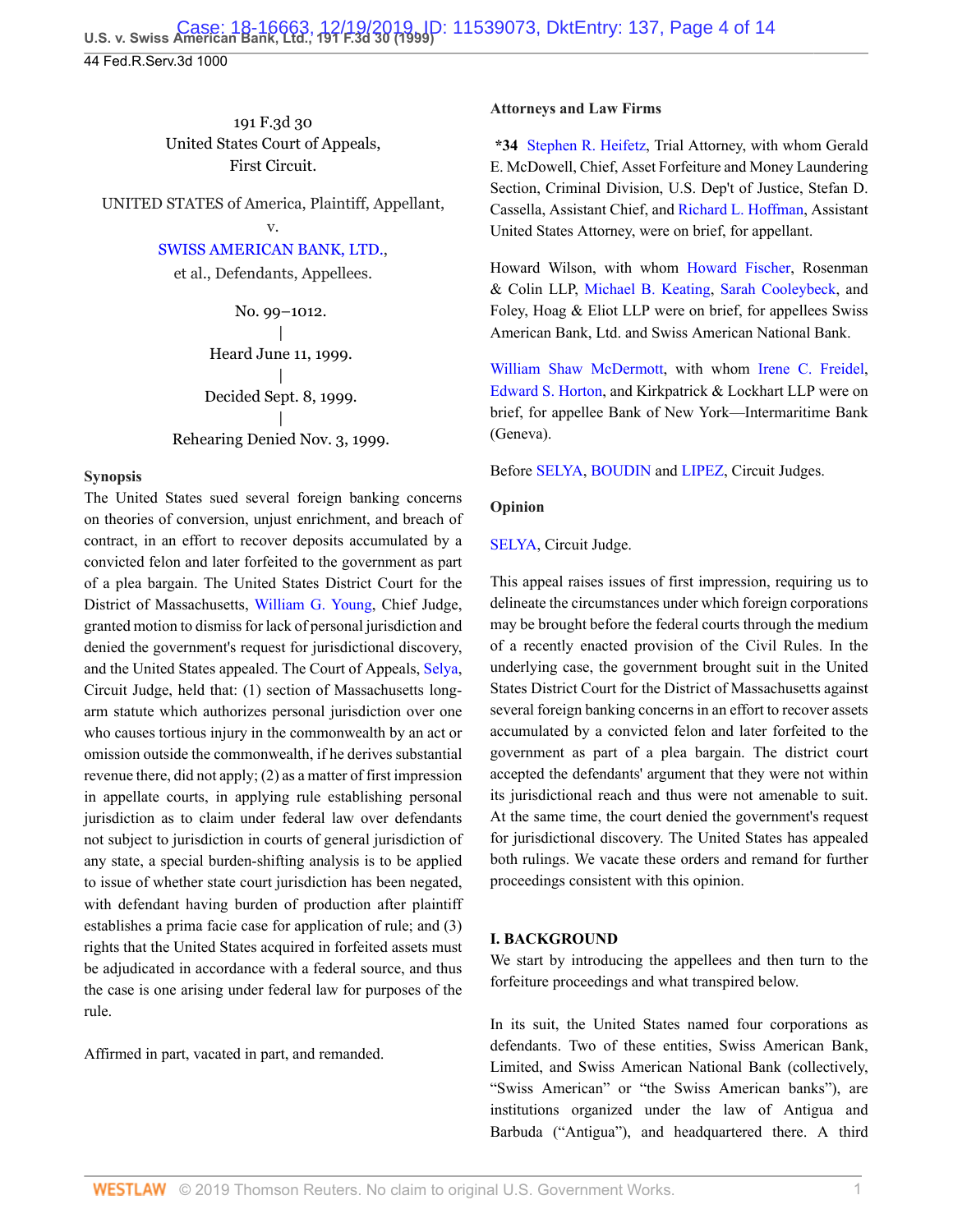**U.S. v. Swiss American Bank, Ltd., 191 F.3d 30 (1999)** Case: 18-16663, 12/19/2019, ID: 11539073, DktEntry: 137, Page 5 of 14

#### 44 Fed.R.Serv.3d 1000

defendant, Bank of New York–InterMaritime Bank ("IMB"), is organized under Swiss law and based in Geneva. Prior to December 28, 1987, IMB owned all the shares of the fourth defendant, Swiss American Holding Company ("SAHC"), a Panamanian corporation, and it owned at least some of SAHC's stock until December 15, 1988. Throughout that **\*35** period, the Swiss American banks were wholly-owned subsidiaries of SAHC.  $<sup>1</sup>$  $<sup>1</sup>$  $<sup>1</sup>$ </sup>

<span id="page-4-0"></span>In mid–1993, the government entered into a plea agreement with John E. Fitzgerald. As part of this bargain, Fitzgerald pled guilty to manifold charges of engaging in a racketeering conspiracy and attempted money laundering. He simultaneously conceded that the monies on deposit in various accounts that he had opened were fruits of his criminal activity. These funds included approximately \$7,000,000 that Fitzgerald had laundered through several shell corporations and eventually deposited with Swiss American between 1985 and 1987.

Notice of the impending forfeiture was published in newspapers of general circulation in both Massachusetts and Antigua. No competing claims to the funds were filed, although Swiss American informed the district court that the Antiguan government had frozen the accounts in question. The court subsequently entered a final order of forfeiture, *see* [18 U.S.C. § 1963,](http://www.westlaw.com/Link/Document/FullText?findType=L&pubNum=1000546&cite=18USCAS1963&originatingDoc=I4c1d5a4094af11d9a707f4371c9c34f0&refType=LQ&originationContext=document&vr=3.0&rs=cblt1.0&transitionType=DocumentItem&contextData=(sc.History*oc.Search)) which decreed, *inter alia,* that "any and all interest of John E. Fitzgerald in the principal and accrued interest in the [subject] bank accounts" be "condemned, forfeited and vested in the United States." *United States v. Fitzgerald,* No. 93–10149–RWZ (D.Mass. May 4, 1994).

<span id="page-4-1"></span>Despite the district court's ukase, Swiss American apparently disbursed some \$5,000,000 from the subject accounts to the Antiguan authorities and confiscated the rest. The government of Antigua then took the position that, although it had not demanded that any part of Fitzgerald's assets be transferred to it, the monies it had received were no longer available to the United States. The United States responded by filing the instant action against the four defendants whom we have identified, asserting claims of conversion, unjust enrichment, and breach of contract. The defendants moved to dismiss for want of personal jurisdiction. [2](#page-13-1) *See* [Fed.R.Civ.P.](http://www.westlaw.com/Link/Document/FullText?findType=L&pubNum=1004365&cite=USFRCPR12&originatingDoc=I4c1d5a4094af11d9a707f4371c9c34f0&refType=LQ&originationContext=document&vr=3.0&rs=cblt1.0&transitionType=DocumentItem&contextData=(sc.History*oc.Search)) [12\(b\)\(2\)](http://www.westlaw.com/Link/Document/FullText?findType=L&pubNum=1004365&cite=USFRCPR12&originatingDoc=I4c1d5a4094af11d9a707f4371c9c34f0&refType=LQ&originationContext=document&vr=3.0&rs=cblt1.0&transitionType=DocumentItem&contextData=(sc.History*oc.Search)). The lower court agreed with the central premise of the defendants' motions, overrode the government's request for jurisdictional discovery, and dismissed the action. *See [United States v. Swiss American Bank, Ltd.,](http://www.westlaw.com/Link/Document/FullText?findType=Y&serNum=1998204625&pubNum=4637&originatingDoc=I4c1d5a4094af11d9a707f4371c9c34f0&refType=RP&originationContext=document&vr=3.0&rs=cblt1.0&transitionType=DocumentItem&contextData=(sc.History*oc.Search))* 23 F.Supp.2d 130 [\(D.Mass.1998\).](http://www.westlaw.com/Link/Document/FullText?findType=Y&serNum=1998204625&pubNum=4637&originatingDoc=I4c1d5a4094af11d9a707f4371c9c34f0&refType=RP&originationContext=document&vr=3.0&rs=cblt1.0&transitionType=DocumentItem&contextData=(sc.History*oc.Search)) This appeal followed.

# **II. ANALYSIS**

We divide our substantive discussion into four parts. We begin with the anatomy of the personal jurisdiction inquiry, in hope of providing a template for the more specific analyses that follow. We then proceed to address the government's two main jurisdictional arguments. Finally, we comment upon a separate point advanced exclusively by IMB.

#### **A.** *Personal Jurisdiction: An Overview*.

 It is common ground that, for a court to render a binding decision consonant with due process, it must have personal jurisdiction over the parties, that is, the power to require the parties to obey its decrees. *See [Burnham v. Superior Court,](http://www.westlaw.com/Link/Document/FullText?findType=Y&serNum=1990084112&pubNum=708&originatingDoc=I4c1d5a4094af11d9a707f4371c9c34f0&refType=RP&originationContext=document&vr=3.0&rs=cblt1.0&transitionType=DocumentItem&contextData=(sc.History*oc.Search))* [495 U.S. 604, 608–09, 110 S.Ct. 2105, 109 L.Ed.2d 631](http://www.westlaw.com/Link/Document/FullText?findType=Y&serNum=1990084112&pubNum=708&originatingDoc=I4c1d5a4094af11d9a707f4371c9c34f0&refType=RP&originationContext=document&vr=3.0&rs=cblt1.0&transitionType=DocumentItem&contextData=(sc.History*oc.Search)) [\(1990\).](http://www.westlaw.com/Link/Document/FullText?findType=Y&serNum=1990084112&pubNum=708&originatingDoc=I4c1d5a4094af11d9a707f4371c9c34f0&refType=RP&originationContext=document&vr=3.0&rs=cblt1.0&transitionType=DocumentItem&contextData=(sc.History*oc.Search)) Because a plaintiff ordinarily consents to a court's jurisdiction by filing suit, disputes over personal jurisdiction typically feature the forum court's relationship to one or more defendants. Here, the jurisdictional analysis depends **\*36** upon whether any statute or rule authorizes the forum court to exercise its dominion over the defendants, and if so, whether the court's exercise of that jurisdiction would comport with due process.

<span id="page-4-2"></span> The constitutional inquiry proceeds in three steps: relatedness, purposeful availment, and reasonableness. [3](#page-13-2) *See [Foster–Miller, Inc. v. Babcock & Wilcox Canada,](http://www.westlaw.com/Link/Document/FullText?findType=Y&serNum=1995042307&pubNum=506&originatingDoc=I4c1d5a4094af11d9a707f4371c9c34f0&refType=RP&fi=co_pp_sp_506_144&originationContext=document&vr=3.0&rs=cblt1.0&transitionType=DocumentItem&contextData=(sc.History*oc.Search)#co_pp_sp_506_144)* 46 F.3d [138, 144 \(1st Cir.1995\)](http://www.westlaw.com/Link/Document/FullText?findType=Y&serNum=1995042307&pubNum=506&originatingDoc=I4c1d5a4094af11d9a707f4371c9c34f0&refType=RP&fi=co_pp_sp_506_144&originationContext=document&vr=3.0&rs=cblt1.0&transitionType=DocumentItem&contextData=(sc.History*oc.Search)#co_pp_sp_506_144). At the first stage, the court must ask whether the claim at issue arises out of or is related to the defendant's conduct within the forum state. *See id.; see also [Ticketmaster–New York, Inc. v. Alioto,](http://www.westlaw.com/Link/Document/FullText?findType=Y&serNum=1994079275&pubNum=506&originatingDoc=I4c1d5a4094af11d9a707f4371c9c34f0&refType=RP&fi=co_pp_sp_506_206&originationContext=document&vr=3.0&rs=cblt1.0&transitionType=DocumentItem&contextData=(sc.History*oc.Search)#co_pp_sp_506_206)* 26 F.3d 201, 206–07 [\(1st Cir.1994\)](http://www.westlaw.com/Link/Document/FullText?findType=Y&serNum=1994079275&pubNum=506&originatingDoc=I4c1d5a4094af11d9a707f4371c9c34f0&refType=RP&fi=co_pp_sp_506_206&originationContext=document&vr=3.0&rs=cblt1.0&transitionType=DocumentItem&contextData=(sc.History*oc.Search)#co_pp_sp_506_206). At the second step, the court must scrutinize the defendant's contacts with the forum state to determine whether those contacts constitute purposeful activity, such that being haled into court there would be foreseeable. *See Foster–Miller,* [46 F.3d at 144;](http://www.westlaw.com/Link/Document/FullText?findType=Y&serNum=1995042307&pubNum=506&originatingDoc=I4c1d5a4094af11d9a707f4371c9c34f0&refType=RP&fi=co_pp_sp_506_144&originationContext=document&vr=3.0&rs=cblt1.0&transitionType=DocumentItem&contextData=(sc.History*oc.Search)#co_pp_sp_506_144) *Ticketmaster,* [26 F.3d at 207.](http://www.westlaw.com/Link/Document/FullText?findType=Y&serNum=1994079275&pubNum=506&originatingDoc=I4c1d5a4094af11d9a707f4371c9c34f0&refType=RP&fi=co_pp_sp_506_207&originationContext=document&vr=3.0&rs=cblt1.0&transitionType=DocumentItem&contextData=(sc.History*oc.Search)#co_pp_sp_506_207) Lastly, the Constitution imposes an overall reasonableness restraint on the exercise of personal jurisdiction. *See [World–](http://www.westlaw.com/Link/Document/FullText?findType=Y&serNum=1980101293&pubNum=708&originatingDoc=I4c1d5a4094af11d9a707f4371c9c34f0&refType=RP&originationContext=document&vr=3.0&rs=cblt1.0&transitionType=DocumentItem&contextData=(sc.History*oc.Search)) [Wide Volkswagen Corp. v. Woodson,](http://www.westlaw.com/Link/Document/FullText?findType=Y&serNum=1980101293&pubNum=708&originatingDoc=I4c1d5a4094af11d9a707f4371c9c34f0&refType=RP&originationContext=document&vr=3.0&rs=cblt1.0&transitionType=DocumentItem&contextData=(sc.History*oc.Search))* 444 U.S. 286, 292, 100 [S.Ct. 559, 62 L.Ed.2d 490 \(1980\)](http://www.westlaw.com/Link/Document/FullText?findType=Y&serNum=1980101293&pubNum=708&originatingDoc=I4c1d5a4094af11d9a707f4371c9c34f0&refType=RP&originationContext=document&vr=3.0&rs=cblt1.0&transitionType=DocumentItem&contextData=(sc.History*oc.Search)); *[United Elec., Radio and](http://www.westlaw.com/Link/Document/FullText?findType=Y&serNum=1992067938&pubNum=350&originatingDoc=I4c1d5a4094af11d9a707f4371c9c34f0&refType=RP&fi=co_pp_sp_350_1088&originationContext=document&vr=3.0&rs=cblt1.0&transitionType=DocumentItem&contextData=(sc.History*oc.Search)#co_pp_sp_350_1088) [Mach. Workers v. 163 Pleasant St. Corp.,](http://www.westlaw.com/Link/Document/FullText?findType=Y&serNum=1992067938&pubNum=350&originatingDoc=I4c1d5a4094af11d9a707f4371c9c34f0&refType=RP&fi=co_pp_sp_350_1088&originationContext=document&vr=3.0&rs=cblt1.0&transitionType=DocumentItem&contextData=(sc.History*oc.Search)#co_pp_sp_350_1088)* 960 F.2d 1080, [1088 \(1st Cir.1992\).](http://www.westlaw.com/Link/Document/FullText?findType=Y&serNum=1992067938&pubNum=350&originatingDoc=I4c1d5a4094af11d9a707f4371c9c34f0&refType=RP&fi=co_pp_sp_350_1088&originationContext=document&vr=3.0&rs=cblt1.0&transitionType=DocumentItem&contextData=(sc.History*oc.Search)#co_pp_sp_350_1088) An exercise of personal jurisdiction thus complies with constitutional imperatives only if the defendant's contacts with the forum relate sufficiently to his claim, are minimally adequate to constitute purposeful availment, and render resolution of the dispute in the forum state reasonable.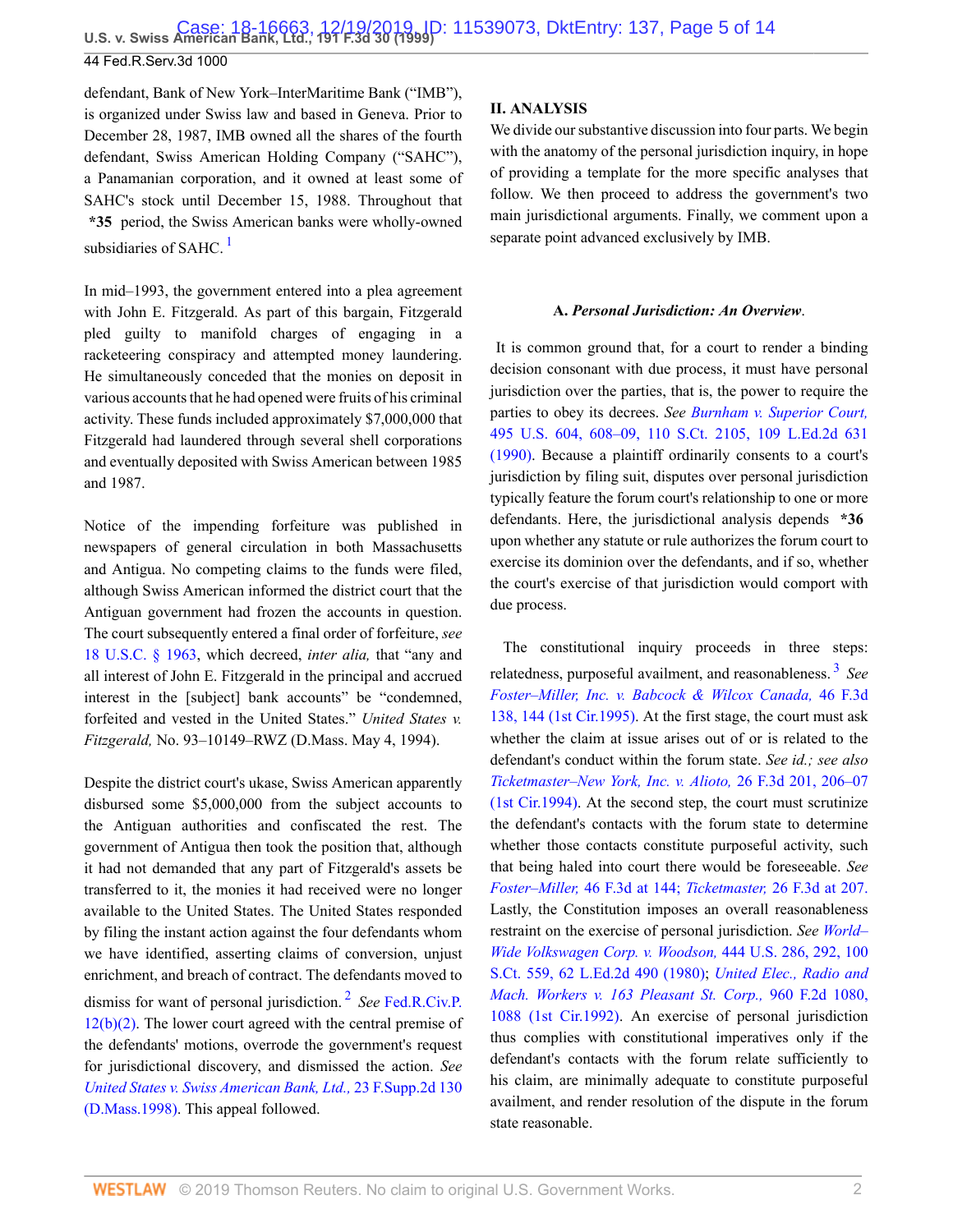These constitutional requirements comprise a final hurdle for an aspiring plaintiff. A court need not even consider them unless it possesses statutory authorization to exercise specific personal jurisdiction over defendants of the type that the plaintiff targets. This authorization may derive from a federal statute, *see, e.g.,* [15 U.S.C. § 22](http://www.westlaw.com/Link/Document/FullText?findType=L&pubNum=1000546&cite=15USCAS22&originatingDoc=I4c1d5a4094af11d9a707f4371c9c34f0&refType=LQ&originationContext=document&vr=3.0&rs=cblt1.0&transitionType=DocumentItem&contextData=(sc.History*oc.Search)) (providing for worldwide service of process on certain corporate antitrust defendants), or from a state statute of general application, *see, e.g.,* [Mass.](http://www.westlaw.com/Link/Document/FullText?findType=L&pubNum=1000042&cite=MAST223AS3&originatingDoc=I4c1d5a4094af11d9a707f4371c9c34f0&refType=LQ&originationContext=document&vr=3.0&rs=cblt1.0&transitionType=DocumentItem&contextData=(sc.History*oc.Search)) [Gen. Laws ch. 223A, § 3](http://www.westlaw.com/Link/Document/FullText?findType=L&pubNum=1000042&cite=MAST223AS3&originatingDoc=I4c1d5a4094af11d9a707f4371c9c34f0&refType=LQ&originationContext=document&vr=3.0&rs=cblt1.0&transitionType=DocumentItem&contextData=(sc.History*oc.Search)) (providing "long-arm" jurisdiction). A state long-arm statute furnishes a mechanism for obtaining personal jurisdiction in federal as well as state courts. *See* Fed.R.Civ.P.  $4(k)(1)(A)$ .

 In limited circumstances, the requisite authorization can be provided by [Rule 4\(k\)\(2\)](http://www.westlaw.com/Link/Document/FullText?findType=L&pubNum=1004365&cite=USFRCPR4&originatingDoc=I4c1d5a4094af11d9a707f4371c9c34f0&refType=LQ&originationContext=document&vr=3.0&rs=cblt1.0&transitionType=DocumentItem&contextData=(sc.History*oc.Search)), quoted *infra* Part II(C), which functions as a sort of federal long-arm statute. When a plaintiff depends upon this recently adopted rule to serve as the necessary statutory authorization for the exercise of specific personal jurisdiction, the constitutional requirements are the same as those limned above, but the analytic exercises are performed with reference to the United States as a whole, rather than with reference to a particular state. The defendant's national contacts take center stage because the rule applies only to situations in which federal courts draw jurisdictional authority from the federal sovereign (unreinforced by "borrowed" state statutes), and, thus, the applicable constitutional requirements devolve from the Fifth rather than the Fourteenth Amendment. *See* [Fed.R.Civ.P. 4](http://www.westlaw.com/Link/Document/FullText?findType=L&pubNum=1004365&cite=USFRCPR4&originatingDoc=I4c1d5a4094af11d9a707f4371c9c34f0&refType=LQ&originationContext=document&vr=3.0&rs=cblt1.0&transitionType=DocumentItem&contextData=(sc.History*oc.Search)) advisory committee note; [4 Charles Alan Wright & Arthur](http://www.westlaw.com/Link/Document/FullText?findType=Y&serNum=0104502930&pubNum=0102228&originatingDoc=I4c1d5a4094af11d9a707f4371c9c34f0&refType=TS&originationContext=document&vr=3.0&rs=cblt1.0&transitionType=DocumentItem&contextData=(sc.History*oc.Search)) R. Miller, *[Federal Practice and Procedure](http://www.westlaw.com/Link/Document/FullText?findType=Y&serNum=0104502930&pubNum=0102228&originatingDoc=I4c1d5a4094af11d9a707f4371c9c34f0&refType=TS&originationContext=document&vr=3.0&rs=cblt1.0&transitionType=DocumentItem&contextData=(sc.History*oc.Search))* § 1067.1 (1999 [Supp.\)](http://www.westlaw.com/Link/Document/FullText?findType=Y&serNum=0104502930&pubNum=0102228&originatingDoc=I4c1d5a4094af11d9a707f4371c9c34f0&refType=TS&originationContext=document&vr=3.0&rs=cblt1.0&transitionType=DocumentItem&contextData=(sc.History*oc.Search)); Gary B. Born & Andrew N. Vollmer, *[The Effect of](http://www.westlaw.com/Link/Document/FullText?findType=Y&serNum=0105020511&pubNum=344&originatingDoc=I4c1d5a4094af11d9a707f4371c9c34f0&refType=LR&fi=co_pp_sp_344_225&originationContext=document&vr=3.0&rs=cblt1.0&transitionType=DocumentItem&contextData=(sc.History*oc.Search)#co_pp_sp_344_225) [the Revised Federal Rules of Civil Procedure on Personal](http://www.westlaw.com/Link/Document/FullText?findType=Y&serNum=0105020511&pubNum=344&originatingDoc=I4c1d5a4094af11d9a707f4371c9c34f0&refType=LR&fi=co_pp_sp_344_225&originationContext=document&vr=3.0&rs=cblt1.0&transitionType=DocumentItem&contextData=(sc.History*oc.Search)#co_pp_sp_344_225) [Jurisdiction, Service, and Discovery in International Cases,](http://www.westlaw.com/Link/Document/FullText?findType=Y&serNum=0105020511&pubNum=344&originatingDoc=I4c1d5a4094af11d9a707f4371c9c34f0&refType=LR&fi=co_pp_sp_344_225&originationContext=document&vr=3.0&rs=cblt1.0&transitionType=DocumentItem&contextData=(sc.History*oc.Search)#co_pp_sp_344_225)* [150 F.R.D. 221, 225 \(1993\)](http://www.westlaw.com/Link/Document/FullText?findType=Y&serNum=0105020511&pubNum=344&originatingDoc=I4c1d5a4094af11d9a707f4371c9c34f0&refType=LR&fi=co_pp_sp_344_225&originationContext=document&vr=3.0&rs=cblt1.0&transitionType=DocumentItem&contextData=(sc.History*oc.Search)#co_pp_sp_344_225).

 With this general schematic in place, we proceed to consider the government's **\*37** two suggested bases for the assertion of personal jurisdiction over the defendants in the District of Massachusetts: the Massachusetts long-arm statute, [Mass.](http://www.westlaw.com/Link/Document/FullText?findType=L&pubNum=1000042&cite=MAST223AS3&originatingDoc=I4c1d5a4094af11d9a707f4371c9c34f0&refType=SP&originationContext=document&vr=3.0&rs=cblt1.0&transitionType=DocumentItem&contextData=(sc.History*oc.Search)#co_pp_8b3b0000958a4) [Gen. Laws ch. 223A, §§ 3\(a\) & \(d\)](http://www.westlaw.com/Link/Document/FullText?findType=L&pubNum=1000042&cite=MAST223AS3&originatingDoc=I4c1d5a4094af11d9a707f4371c9c34f0&refType=SP&originationContext=document&vr=3.0&rs=cblt1.0&transitionType=DocumentItem&contextData=(sc.History*oc.Search)#co_pp_8b3b0000958a4), and [Rule 4\(k\)\(2\)](http://www.westlaw.com/Link/Document/FullText?findType=L&pubNum=1004365&cite=USFRCPR4&originatingDoc=I4c1d5a4094af11d9a707f4371c9c34f0&refType=LQ&originationContext=document&vr=3.0&rs=cblt1.0&transitionType=DocumentItem&contextData=(sc.History*oc.Search)). Our review of the district court's ruling in this respect is plenary. *See Foster–Miller,* [46 F.3d at 147–48;](http://www.westlaw.com/Link/Document/FullText?findType=Y&serNum=1995042307&pubNum=506&originatingDoc=I4c1d5a4094af11d9a707f4371c9c34f0&refType=RP&fi=co_pp_sp_506_147&originationContext=document&vr=3.0&rs=cblt1.0&transitionType=DocumentItem&contextData=(sc.History*oc.Search)#co_pp_sp_506_147) *[Boit v. Gar–](http://www.westlaw.com/Link/Document/FullText?findType=Y&serNum=1992103055&pubNum=350&originatingDoc=I4c1d5a4094af11d9a707f4371c9c34f0&refType=RP&fi=co_pp_sp_350_675&originationContext=document&vr=3.0&rs=cblt1.0&transitionType=DocumentItem&contextData=(sc.History*oc.Search)#co_pp_sp_350_675) Tec Prods., Inc.,* [967 F.2d 671, 675 \(1st Cir.1992\)](http://www.westlaw.com/Link/Document/FullText?findType=Y&serNum=1992103055&pubNum=350&originatingDoc=I4c1d5a4094af11d9a707f4371c9c34f0&refType=RP&fi=co_pp_sp_350_675&originationContext=document&vr=3.0&rs=cblt1.0&transitionType=DocumentItem&contextData=(sc.History*oc.Search)#co_pp_sp_350_675); *see also Swiss American,* [23 F.Supp.2d at 133](http://www.westlaw.com/Link/Document/FullText?findType=Y&serNum=1998204625&pubNum=4637&originatingDoc=I4c1d5a4094af11d9a707f4371c9c34f0&refType=RP&fi=co_pp_sp_4637_133&originationContext=document&vr=3.0&rs=cblt1.0&transitionType=DocumentItem&contextData=(sc.History*oc.Search)#co_pp_sp_4637_133) (accepting as true the government's properly documented factual averments and evidentiary proffers).

#### **B.** *Massachusetts Long–Arm Jurisdiction.*

Somewhat paradoxically, we begin our inquiry into the reach of the Massachusetts long-arm statute by citing the federal procedural rule that imbues it with relevance for present purposes. The rule states that:

> Service of a summons ... is effective to establish jurisdiction over the person of a defendant who could be subjected to the jurisdiction of a court of general jurisdiction in the state in which the district court is located.

[Fed.R.Civ.P. 4\(k\)\(1\)\(A\).](http://www.westlaw.com/Link/Document/FullText?findType=L&pubNum=1004365&cite=USFRCPR4&originatingDoc=I4c1d5a4094af11d9a707f4371c9c34f0&refType=LQ&originationContext=document&vr=3.0&rs=cblt1.0&transitionType=DocumentItem&contextData=(sc.History*oc.Search)) Because the United States sued in the District of Massachusetts, Rule 4(k)(1)(A) permits recourse to the Massachusetts long-arm statute. The government directs our attention to two subsections of that law. We mull each in turn.

**1.** *[Section 3\(a\).](http://www.westlaw.com/Link/Document/FullText?findType=L&pubNum=1000042&cite=MAST223AS3&originatingDoc=I4c1d5a4094af11d9a707f4371c9c34f0&refType=SP&originationContext=document&vr=3.0&rs=cblt1.0&transitionType=DocumentItem&contextData=(sc.History*oc.Search)#co_pp_8b3b0000958a4)* [Section 3\(a\)](http://www.westlaw.com/Link/Document/FullText?findType=L&pubNum=1000042&cite=MAST223AS3&originatingDoc=I4c1d5a4094af11d9a707f4371c9c34f0&refType=LQ&originationContext=document&vr=3.0&rs=cblt1.0&transitionType=DocumentItem&contextData=(sc.History*oc.Search)) of the Massachusetts long-arm statute permits courts to exercise personal jurisdiction "over a person, who acts directly or by an agent, as to a cause of action in law or equity arising from the person's ... transacting any business in this commonwealth." [Mass. Gen. Laws ch.](http://www.westlaw.com/Link/Document/FullText?findType=L&pubNum=1000042&cite=MAST223AS3&originatingDoc=I4c1d5a4094af11d9a707f4371c9c34f0&refType=SP&originationContext=document&vr=3.0&rs=cblt1.0&transitionType=DocumentItem&contextData=(sc.History*oc.Search)#co_pp_8b3b0000958a4) [223A, § 3\(a\)](http://www.westlaw.com/Link/Document/FullText?findType=L&pubNum=1000042&cite=MAST223AS3&originatingDoc=I4c1d5a4094af11d9a707f4371c9c34f0&refType=SP&originationContext=document&vr=3.0&rs=cblt1.0&transitionType=DocumentItem&contextData=(sc.History*oc.Search)#co_pp_8b3b0000958a4). We need not linger long over this proviso. For present purposes, it suffices to say that the United States did not argue [section 3\(a\)](http://www.westlaw.com/Link/Document/FullText?findType=L&pubNum=1000042&cite=MAST223AS3&originatingDoc=I4c1d5a4094af11d9a707f4371c9c34f0&refType=SP&originationContext=document&vr=3.0&rs=cblt1.0&transitionType=DocumentItem&contextData=(sc.History*oc.Search)#co_pp_8b3b0000958a4)'s applicability below. Consequently, we may reject the government's belated claim of statutory authorization out of hand. *See Pleasant St.,* [960 F.2d at 1096](http://www.westlaw.com/Link/Document/FullText?findType=Y&serNum=1992067938&pubNum=350&originatingDoc=I4c1d5a4094af11d9a707f4371c9c34f0&refType=RP&fi=co_pp_sp_350_1096&originationContext=document&vr=3.0&rs=cblt1.0&transitionType=DocumentItem&contextData=(sc.History*oc.Search)#co_pp_sp_350_1096) (holding that a plaintiff had waived an argument by which it attempted to salvage personal jurisdiction on appeal because it had not raised the point in the lower court); *[Teamsters, Etc.,](http://www.westlaw.com/Link/Document/FullText?findType=Y&serNum=1992019328&pubNum=350&originatingDoc=I4c1d5a4094af11d9a707f4371c9c34f0&refType=RP&fi=co_pp_sp_350_21&originationContext=document&vr=3.0&rs=cblt1.0&transitionType=DocumentItem&contextData=(sc.History*oc.Search)#co_pp_sp_350_21) [Local No. 59 v. Superline Transp. Co.,](http://www.westlaw.com/Link/Document/FullText?findType=Y&serNum=1992019328&pubNum=350&originatingDoc=I4c1d5a4094af11d9a707f4371c9c34f0&refType=RP&fi=co_pp_sp_350_21&originationContext=document&vr=3.0&rs=cblt1.0&transitionType=DocumentItem&contextData=(sc.History*oc.Search)#co_pp_sp_350_21)* 953 F.2d 17, 21 (1st [Cir.1992\)](http://www.westlaw.com/Link/Document/FullText?findType=Y&serNum=1992019328&pubNum=350&originatingDoc=I4c1d5a4094af11d9a707f4371c9c34f0&refType=RP&fi=co_pp_sp_350_21&originationContext=document&vr=3.0&rs=cblt1.0&transitionType=DocumentItem&contextData=(sc.History*oc.Search)#co_pp_sp_350_21) (holding that legal theories not advanced in the trial court ordinarily are deemed waived on appeal).

**2.** *[Section 3\(d\).](http://www.westlaw.com/Link/Document/FullText?findType=L&pubNum=1000042&cite=MAST223AS3&originatingDoc=I4c1d5a4094af11d9a707f4371c9c34f0&refType=LQ&originationContext=document&vr=3.0&rs=cblt1.0&transitionType=DocumentItem&contextData=(sc.History*oc.Search))* [Section 3\(d\)](http://www.westlaw.com/Link/Document/FullText?findType=L&pubNum=1000042&cite=MAST223AS3&originatingDoc=I4c1d5a4094af11d9a707f4371c9c34f0&refType=LQ&originationContext=document&vr=3.0&rs=cblt1.0&transitionType=DocumentItem&contextData=(sc.History*oc.Search)) of the Massachusetts long-arm statute authorizes personal jurisdiction over one who causes "tortious injury in this commonwealth by an act or omission outside this commonwealth if he regularly does or solicits business, or engages in any other persistent course of conduct, or derives substantial revenue from goods used or consumed or services rendered, in this commonwealth." [Mass. Gen.](http://www.westlaw.com/Link/Document/FullText?findType=L&pubNum=1000042&cite=MAST223AS3&originatingDoc=I4c1d5a4094af11d9a707f4371c9c34f0&refType=LQ&originationContext=document&vr=3.0&rs=cblt1.0&transitionType=DocumentItem&contextData=(sc.History*oc.Search)) [Laws ch. 223A, § 3\(d\)](http://www.westlaw.com/Link/Document/FullText?findType=L&pubNum=1000042&cite=MAST223AS3&originatingDoc=I4c1d5a4094af11d9a707f4371c9c34f0&refType=LQ&originationContext=document&vr=3.0&rs=cblt1.0&transitionType=DocumentItem&contextData=(sc.History*oc.Search)). Although the government properly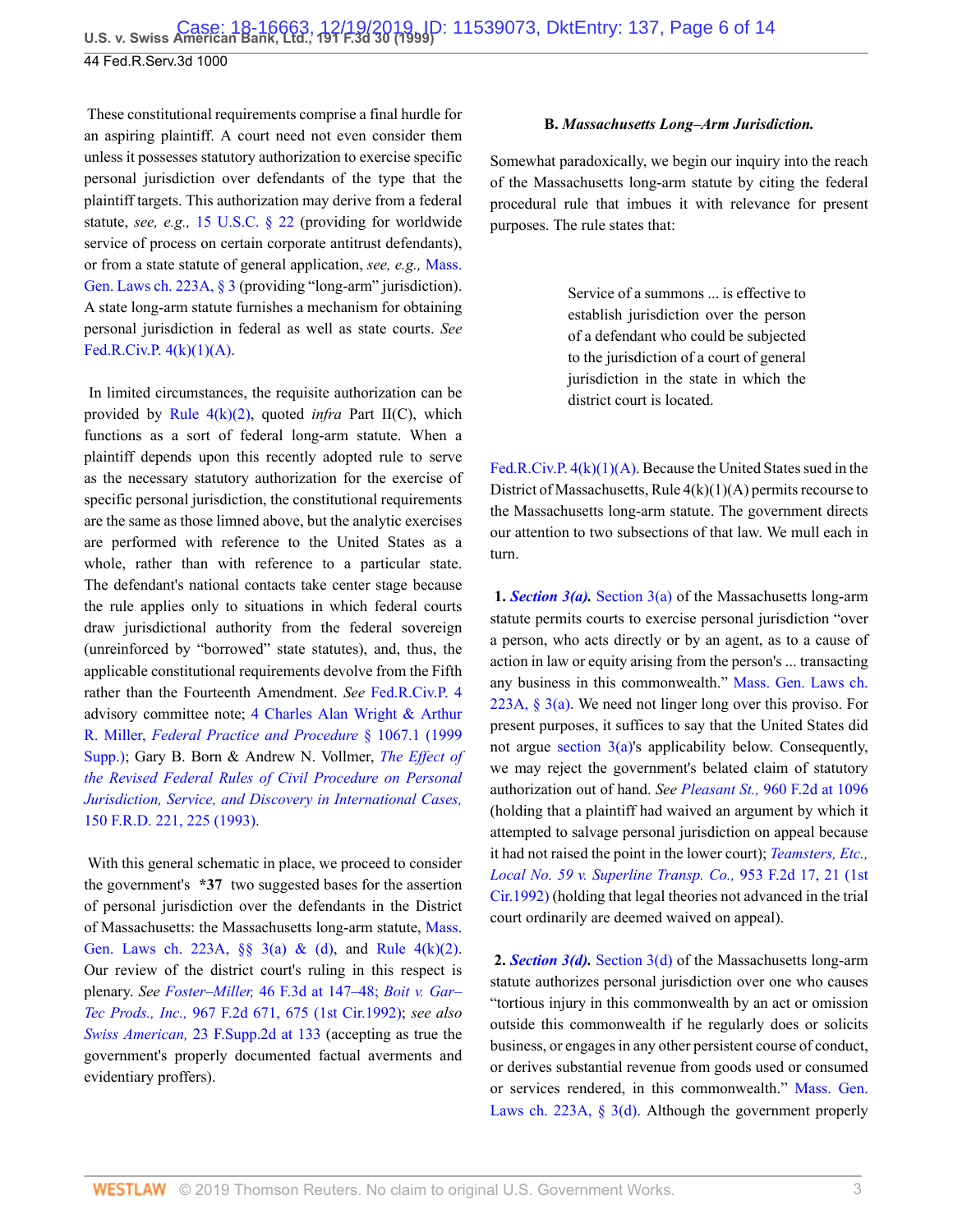preserved its claim of jurisdiction premised on this statutory ground, the claim lacks merit for two reasons.

 First and foremost, there is no showing here that the United States suffered tortious injury *in Massachusetts.* The legal injury occasioned by the tort of conversion is deemed to occur where the actual conversion takes place. *See [Cycles, Ltd. v.](http://www.westlaw.com/Link/Document/FullText?findType=Y&serNum=1989164522&pubNum=350&originatingDoc=I4c1d5a4094af11d9a707f4371c9c34f0&refType=RP&fi=co_pp_sp_350_619&originationContext=document&vr=3.0&rs=cblt1.0&transitionType=DocumentItem&contextData=(sc.History*oc.Search)#co_pp_sp_350_619) W.J. Digby, Inc.,* [889 F.2d 612, 619 \(5th Cir.1989\)](http://www.westlaw.com/Link/Document/FullText?findType=Y&serNum=1989164522&pubNum=350&originatingDoc=I4c1d5a4094af11d9a707f4371c9c34f0&refType=RP&fi=co_pp_sp_350_619&originationContext=document&vr=3.0&rs=cblt1.0&transitionType=DocumentItem&contextData=(sc.History*oc.Search)#co_pp_sp_350_619). In this instance, the bank accounts were depleted and the forfeited assets redirected in Antigua, and, thus, the claimed injury occurred there. *See [Wenz v. Memery Crystal,](http://www.westlaw.com/Link/Document/FullText?findType=Y&serNum=1995119366&pubNum=506&originatingDoc=I4c1d5a4094af11d9a707f4371c9c34f0&refType=RP&fi=co_pp_sp_506_1507&originationContext=document&vr=3.0&rs=cblt1.0&transitionType=DocumentItem&contextData=(sc.History*oc.Search)#co_pp_sp_506_1507)* 55 F.3d 1503, [1507–1508 \(10th Cir.1995\)](http://www.westlaw.com/Link/Document/FullText?findType=Y&serNum=1995119366&pubNum=506&originatingDoc=I4c1d5a4094af11d9a707f4371c9c34f0&refType=RP&fi=co_pp_sp_506_1507&originationContext=document&vr=3.0&rs=cblt1.0&transitionType=DocumentItem&contextData=(sc.History*oc.Search)#co_pp_sp_506_1507) (holding that, under a similar long-arm provision, the tortious injury underlying an action for conversion of funds from London accounts by Londonbased tortfeasors occurred in London). By like token, since the government's claim of unjust enrichment is essentially a claim for restitution based on the alleged conversion, *see Restatement of the Law on Restitution, Quasi Contracts, and Constructive Trusts* [§ 128](http://www.westlaw.com/Link/Document/FullText?findType=Y&serNum=0290373893&pubNum=0101585&originatingDoc=I4c1d5a4094af11d9a707f4371c9c34f0&refType=TS&originationContext=document&vr=3.0&rs=cblt1.0&transitionType=DocumentItem&contextData=(sc.History*oc.Search)) (1937), the legal injury stemming from it also must be presumed to have taken place in Antigua.

**\*38** To blunt the force of this reality, the government replies that the forfeiture order was issued in Massachusetts. Fair enough—but this fact at most demonstrates that, upon the occurrence of the alleged conversion and the consequent unjust enrichment, the United States felt the effects of a tortious injury in the forum state. *See [Carty v. Beech](http://www.westlaw.com/Link/Document/FullText?findType=Y&serNum=1982123274&pubNum=350&originatingDoc=I4c1d5a4094af11d9a707f4371c9c34f0&refType=RP&fi=co_pp_sp_350_1064&originationContext=document&vr=3.0&rs=cblt1.0&transitionType=DocumentItem&contextData=(sc.History*oc.Search)#co_pp_sp_350_1064) Aircraft Corp.,* [679 F.2d 1051, 1064–65 \(3d Cir.1982\)](http://www.westlaw.com/Link/Document/FullText?findType=Y&serNum=1982123274&pubNum=350&originatingDoc=I4c1d5a4094af11d9a707f4371c9c34f0&refType=RP&fi=co_pp_sp_350_1064&originationContext=document&vr=3.0&rs=cblt1.0&transitionType=DocumentItem&contextData=(sc.History*oc.Search)#co_pp_sp_350_1064) (collecting cases that distinguish tortious injury from the resulting economic harms). And since [section 3\(d\)](http://www.westlaw.com/Link/Document/FullText?findType=L&pubNum=1000042&cite=MAST223AS3&originatingDoc=I4c1d5a4094af11d9a707f4371c9c34f0&refType=LQ&originationContext=document&vr=3.0&rs=cblt1.0&transitionType=DocumentItem&contextData=(sc.History*oc.Search)) requires that the injury itself occur in Massachusetts, and does not apply merely because the plaintiff feels the effects of a tortious injury there, *see [Crocker v. Hilton Int'l Barbados,](http://www.westlaw.com/Link/Document/FullText?findType=Y&serNum=1992174349&pubNum=350&originatingDoc=I4c1d5a4094af11d9a707f4371c9c34f0&refType=RP&fi=co_pp_sp_350_799&originationContext=document&vr=3.0&rs=cblt1.0&transitionType=DocumentItem&contextData=(sc.History*oc.Search)#co_pp_sp_350_799) Ltd.,* [976 F.2d 797, 799–800 \(1st Cir.1992\);](http://www.westlaw.com/Link/Document/FullText?findType=Y&serNum=1992174349&pubNum=350&originatingDoc=I4c1d5a4094af11d9a707f4371c9c34f0&refType=RP&fi=co_pp_sp_350_799&originationContext=document&vr=3.0&rs=cblt1.0&transitionType=DocumentItem&contextData=(sc.History*oc.Search)#co_pp_sp_350_799) *[Cunningham](http://www.westlaw.com/Link/Document/FullText?findType=Y&serNum=1996093076&pubNum=578&originatingDoc=I4c1d5a4094af11d9a707f4371c9c34f0&refType=RP&originationContext=document&vr=3.0&rs=cblt1.0&transitionType=DocumentItem&contextData=(sc.History*oc.Search)) v. Ardrox, Inc.,* [40 Mass.App.Ct. 279, 282–83, 663 N.E.2d](http://www.westlaw.com/Link/Document/FullText?findType=Y&serNum=1996093076&pubNum=578&originatingDoc=I4c1d5a4094af11d9a707f4371c9c34f0&refType=RP&originationContext=document&vr=3.0&rs=cblt1.0&transitionType=DocumentItem&contextData=(sc.History*oc.Search)) [577 \(1996\)](http://www.westlaw.com/Link/Document/FullText?findType=Y&serNum=1996093076&pubNum=578&originatingDoc=I4c1d5a4094af11d9a707f4371c9c34f0&refType=RP&originationContext=document&vr=3.0&rs=cblt1.0&transitionType=DocumentItem&contextData=(sc.History*oc.Search)); *see also [Friedr. Zoellner \(N.Y.\) Corp. v. Tex](http://www.westlaw.com/Link/Document/FullText?findType=Y&serNum=1968117995&pubNum=350&originatingDoc=I4c1d5a4094af11d9a707f4371c9c34f0&refType=RP&fi=co_pp_sp_350_302&originationContext=document&vr=3.0&rs=cblt1.0&transitionType=DocumentItem&contextData=(sc.History*oc.Search)#co_pp_sp_350_302) Metals Co.,* [396 F.2d 300, 302–03 \(2d Cir.1968\)](http://www.westlaw.com/Link/Document/FullText?findType=Y&serNum=1968117995&pubNum=350&originatingDoc=I4c1d5a4094af11d9a707f4371c9c34f0&refType=RP&fi=co_pp_sp_350_302&originationContext=document&vr=3.0&rs=cblt1.0&transitionType=DocumentItem&contextData=(sc.History*oc.Search)#co_pp_sp_350_302) (holding that a similar jurisdictional statute "is not satisfied by remote or consequential injuries [flowing from a conversion] which occurred in [the forum state]," notwithstanding that "the plaintiff is domiciled, incorporated or doing business in th[at] state"), these observations effectively end the matter.

 The second reason why the government's invocation of [section 3\(d\)](http://www.westlaw.com/Link/Document/FullText?findType=L&pubNum=1000042&cite=MAST223AS3&originatingDoc=I4c1d5a4094af11d9a707f4371c9c34f0&refType=LQ&originationContext=document&vr=3.0&rs=cblt1.0&transitionType=DocumentItem&contextData=(sc.History*oc.Search)) misfires, involves the statutory requirement that the plaintiff must show that the defendant derived substantial revenue from services rendered in Massachusetts. In this instance, Fitzgerald (the money launderer who generated the cash) journeyed to Antigua to open the subject accounts

and transferred the funds to the Swiss American banks from other foreign locations. On these facts, the government's plea reduces to an assertion that the defendants derived substantial revenue from within the commonwealth because the deposits originated with a Massachusetts resident. The statute specifies that substantial revenue must be derived from services which are "rendered ... in" Massachusetts, [Mass. Gen. Laws ch.](http://www.westlaw.com/Link/Document/FullText?findType=L&pubNum=1000042&cite=MAST223AS3&originatingDoc=I4c1d5a4094af11d9a707f4371c9c34f0&refType=LQ&originationContext=document&vr=3.0&rs=cblt1.0&transitionType=DocumentItem&contextData=(sc.History*oc.Search)) [223A, § 3\(d\),](http://www.westlaw.com/Link/Document/FullText?findType=L&pubNum=1000042&cite=MAST223AS3&originatingDoc=I4c1d5a4094af11d9a707f4371c9c34f0&refType=LQ&originationContext=document&vr=3.0&rs=cblt1.0&transitionType=DocumentItem&contextData=(sc.History*oc.Search)) and the residency connection, standing alone, is simply too attenuated to satisfy this benchmark. For aught that appears, any services rendered by the defendants in the instant case were rendered in Antigua.

Inasmuch as the government has not met either of the dispositive criteria for authorization of personal jurisdiction under section  $3(d)$ , we uphold the district court's ruling that personal jurisdiction cannot be premised on the Massachusetts long-arm statute. *See [Swiss American,](http://www.westlaw.com/Link/Document/FullText?findType=Y&serNum=1998204625&pubNum=4637&originatingDoc=I4c1d5a4094af11d9a707f4371c9c34f0&refType=RP&fi=co_pp_sp_4637_134&originationContext=document&vr=3.0&rs=cblt1.0&transitionType=DocumentItem&contextData=(sc.History*oc.Search)#co_pp_sp_4637_134)* 23 [F.Supp.2d at 134.](http://www.westlaw.com/Link/Document/FullText?findType=Y&serNum=1998204625&pubNum=4637&originatingDoc=I4c1d5a4094af11d9a707f4371c9c34f0&refType=RP&fi=co_pp_sp_4637_134&originationContext=document&vr=3.0&rs=cblt1.0&transitionType=DocumentItem&contextData=(sc.History*oc.Search)#co_pp_sp_4637_134)

#### **C.** *Jurisdiction Under Rule 4(k)(2).*

 The government claims, in the alternative, that the district court possessed *in personam* jurisdiction under Rule 4(k)(2). The rule, first enacted in December 1993, provides:

> If the exercise of jurisdiction is consistent with the Constitution and laws of the United States, serving a summons or filing a waiver of service is also effective, with respect to claims arising under federal law, to establish personal jurisdiction over the person of any defendant who is not subject to the jurisdiction of the courts of general jurisdiction of any state.

<span id="page-6-0"></span>Fed.R.Civ.P.  $4(k)(2)$ . The rule's fabric contains three strands: (1) the plaintiff's claim must be one arising under federal law; (2) the putative defendant must be beyond the jurisdictional reach of any state court of general jurisdiction; and (3) the federal courts' exercise of personal jurisdiction over the defendant must not offend the Constitution or other federal law. Despite a suggestion that the government had waived the right to rely on Rule  $4(k)(2)$  $4(k)(2)$ , <sup>4</sup> the district court reached the **\*39** merits of the government's claim and found it wanting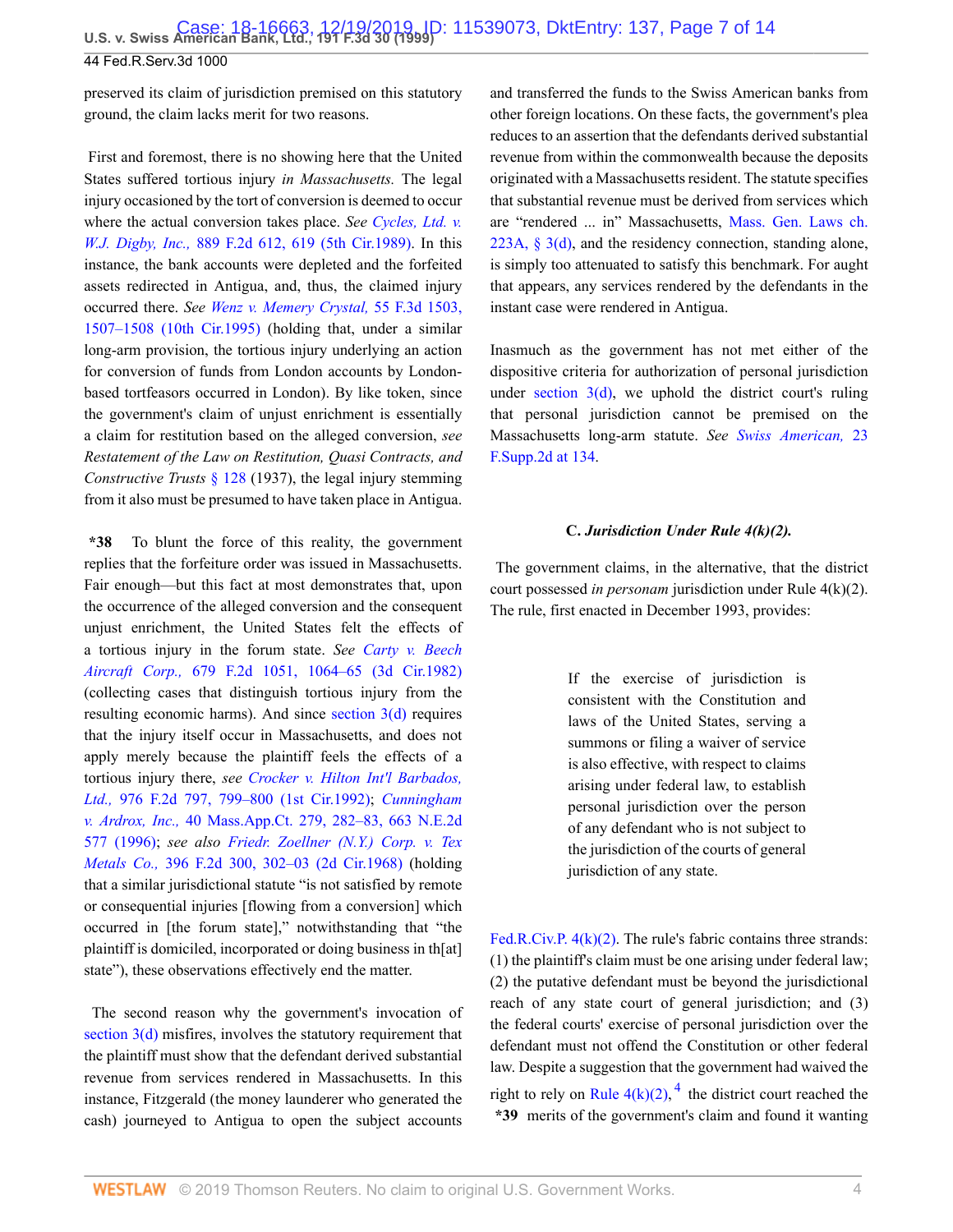on the second of these grounds. *See [Swiss American,](http://www.westlaw.com/Link/Document/FullText?findType=Y&serNum=1998204625&pubNum=4637&originatingDoc=I4c1d5a4094af11d9a707f4371c9c34f0&refType=RP&fi=co_pp_sp_4637_136&originationContext=document&vr=3.0&rs=cblt1.0&transitionType=DocumentItem&contextData=(sc.History*oc.Search)#co_pp_sp_4637_136)* 23 [F.Supp.2d at 136.](http://www.westlaw.com/Link/Document/FullText?findType=Y&serNum=1998204625&pubNum=4637&originatingDoc=I4c1d5a4094af11d9a707f4371c9c34f0&refType=RP&fi=co_pp_sp_4637_136&originationContext=document&vr=3.0&rs=cblt1.0&transitionType=DocumentItem&contextData=(sc.History*oc.Search)#co_pp_sp_4637_136) Taking our cue from the district court, we begin with this element.

**1.** *The Negation Requirement.* By its terms, [Rule 4\(k\)](http://www.westlaw.com/Link/Document/FullText?findType=L&pubNum=1004365&cite=USFRCPR4&originatingDoc=I4c1d5a4094af11d9a707f4371c9c34f0&refType=LQ&originationContext=document&vr=3.0&rs=cblt1.0&transitionType=DocumentItem&contextData=(sc.History*oc.Search)) [\(2\)](http://www.westlaw.com/Link/Document/FullText?findType=L&pubNum=1004365&cite=USFRCPR4&originatingDoc=I4c1d5a4094af11d9a707f4371c9c34f0&refType=LQ&originationContext=document&vr=3.0&rs=cblt1.0&transitionType=DocumentItem&contextData=(sc.History*oc.Search)) requires that the putative defendant not be subject to jurisdiction in any state court of general jurisdiction. The government argues that this requirement encompasses both subject matter and personal jurisdiction, and that, therefore, it can satisfy the negation requirement simply by showing that the state courts have no subject matter jurisdiction over a particular cause of action. Building on this porous foundation, the government then argues that [28 U.S.C. § 1345—](http://www.westlaw.com/Link/Document/FullText?findType=L&pubNum=1000546&cite=28USCAS1345&originatingDoc=I4c1d5a4094af11d9a707f4371c9c34f0&refType=LQ&originationContext=document&vr=3.0&rs=cblt1.0&transitionType=DocumentItem&contextData=(sc.History*oc.Search))the statute under which it brought this suit—grants exclusive subject matter jurisdiction to the federal courts.  $\frac{5}{2}$  $\frac{5}{2}$  $\frac{5}{2}$ 

We find this reasoning unconvincing. Whether or not [section 1345](http://www.westlaw.com/Link/Document/FullText?findType=L&pubNum=1000546&cite=28USCAS1345&originatingDoc=I4c1d5a4094af11d9a707f4371c9c34f0&refType=LQ&originationContext=document&vr=3.0&rs=cblt1.0&transitionType=DocumentItem&contextData=(sc.History*oc.Search)) provides an exclusive grant of subject matter jurisdiction—a matter on which we take no view—we nonetheless consider it pellucid that Rule  $4(k)(2)$ 's reference to defendants who are "not subject to the jurisdiction ..." refers to the absence of *personal* jurisdiction. We explain briefly.

Service is the traditional means by which a court establishes personal jurisdiction over a defendant. *See [Burnham,](http://www.westlaw.com/Link/Document/FullText?findType=Y&serNum=1990084112&pubNum=708&originatingDoc=I4c1d5a4094af11d9a707f4371c9c34f0&refType=RP&originationContext=document&vr=3.0&rs=cblt1.0&transitionType=DocumentItem&contextData=(sc.History*oc.Search))* 495 [U.S. at 610–11, 110 S.Ct. 2105.](http://www.westlaw.com/Link/Document/FullText?findType=Y&serNum=1990084112&pubNum=708&originatingDoc=I4c1d5a4094af11d9a707f4371c9c34f0&refType=RP&originationContext=document&vr=3.0&rs=cblt1.0&transitionType=DocumentItem&contextData=(sc.History*oc.Search)) Section (k) of [Rule 4](http://www.westlaw.com/Link/Document/FullText?findType=L&pubNum=1004365&cite=USFRCPR4&originatingDoc=I4c1d5a4094af11d9a707f4371c9c34f0&refType=LQ&originationContext=document&vr=3.0&rs=cblt1.0&transitionType=DocumentItem&contextData=(sc.History*oc.Search)) governs the circumstances in which service (or waiver of service) will suffice to confer personal jurisdiction. The rule's two subsections both speak of the means by which "jurisdiction over the person" of a defendant can be established. *See* Fed.R.Civ.P.  $4(k)(1)-(2)$ . In this setting, it strains credulity to suggest that the mention of the unmodified word "jurisdiction" should be construed as anything other than a reference to "personal jurisdiction," when that understanding of the term makes reasonable sense in application (as it does here). It is, therefore, unsurprising that courts and commentators consistently have construed Rule  $4(k)(2)$ 's allusion to the "jurisdiction" of the state courts to relate to personal jurisdiction. *See, e.g., [World Tanker Carriers Corp.](http://www.westlaw.com/Link/Document/FullText?findType=Y&serNum=1996243346&pubNum=506&originatingDoc=I4c1d5a4094af11d9a707f4371c9c34f0&refType=RP&fi=co_pp_sp_506_720&originationContext=document&vr=3.0&rs=cblt1.0&transitionType=DocumentItem&contextData=(sc.History*oc.Search)#co_pp_sp_506_720) v. MV Ya Mawlaya,* [99 F.3d 717, 720 \(5th Cir.1996\);](http://www.westlaw.com/Link/Document/FullText?findType=Y&serNum=1996243346&pubNum=506&originatingDoc=I4c1d5a4094af11d9a707f4371c9c34f0&refType=RP&fi=co_pp_sp_506_720&originationContext=document&vr=3.0&rs=cblt1.0&transitionType=DocumentItem&contextData=(sc.History*oc.Search)#co_pp_sp_506_720) *[CFMT](http://www.westlaw.com/Link/Document/FullText?findType=Y&serNum=1997125906&pubNum=0000999&originatingDoc=I4c1d5a4094af11d9a707f4371c9c34f0&refType=RP&originationContext=document&vr=3.0&rs=cblt1.0&transitionType=DocumentItem&contextData=(sc.History*oc.Search)) Inc. v. Steag Microtech, Inc.,* [Civ.A. No. 95–442–LON, 1997](http://www.westlaw.com/Link/Document/FullText?findType=Y&serNum=1997125906&pubNum=0000999&originatingDoc=I4c1d5a4094af11d9a707f4371c9c34f0&refType=RP&originationContext=document&vr=3.0&rs=cblt1.0&transitionType=DocumentItem&contextData=(sc.History*oc.Search)) [WL 313161, at \\*7 \(D.Del. Jan.9, 1997\);](http://www.westlaw.com/Link/Document/FullText?findType=Y&serNum=1997125906&pubNum=0000999&originatingDoc=I4c1d5a4094af11d9a707f4371c9c34f0&refType=RP&originationContext=document&vr=3.0&rs=cblt1.0&transitionType=DocumentItem&contextData=(sc.History*oc.Search)) *see also* Born & Vollmer, *supra,* [150 F.R.D. at 226–27;](http://www.westlaw.com/Link/Document/FullText?findType=Y&serNum=1993150231&pubNum=344&originatingDoc=I4c1d5a4094af11d9a707f4371c9c34f0&refType=LR&fi=co_pp_sp_344_226&originationContext=document&vr=3.0&rs=cblt1.0&transitionType=DocumentItem&contextData=(sc.History*oc.Search)#co_pp_sp_344_226) Leslie M. Kelleher, *[The December 1993 Amendments to the Federal Rules of](http://www.westlaw.com/Link/Document/FullText?findType=Y&serNum=0106428379&pubNum=1628&originatingDoc=I4c1d5a4094af11d9a707f4371c9c34f0&refType=LR&fi=co_pp_sp_1628_35&originationContext=document&vr=3.0&rs=cblt1.0&transitionType=DocumentItem&contextData=(sc.History*oc.Search)#co_pp_sp_1628_35) [Civil Procedure—A Critical Analysis,](http://www.westlaw.com/Link/Document/FullText?findType=Y&serNum=0106428379&pubNum=1628&originatingDoc=I4c1d5a4094af11d9a707f4371c9c34f0&refType=LR&fi=co_pp_sp_1628_35&originationContext=document&vr=3.0&rs=cblt1.0&transitionType=DocumentItem&contextData=(sc.History*oc.Search)#co_pp_sp_1628_35)* 12 Touro L.Rev. 7, 35 [\(1995\).](http://www.westlaw.com/Link/Document/FullText?findType=Y&serNum=0106428379&pubNum=1628&originatingDoc=I4c1d5a4094af11d9a707f4371c9c34f0&refType=LR&fi=co_pp_sp_1628_35&originationContext=document&vr=3.0&rs=cblt1.0&transitionType=DocumentItem&contextData=(sc.History*oc.Search)#co_pp_sp_1628_35)

The case law under Rule  $4(k)(1)$  bolsters this interpretation. Under that rule, federal courts routinely have determined whether state courts would have personal jurisdiction over a defendant, even in cases of exclusive federal jurisdiction. *See, e.g., Janmark, Inc. v. Reidy,* [132 F.3d 1200, 1201 \(7th](http://www.westlaw.com/Link/Document/FullText?findType=Y&serNum=1997249726&pubNum=506&originatingDoc=I4c1d5a4094af11d9a707f4371c9c34f0&refType=RP&fi=co_pp_sp_506_1201&originationContext=document&vr=3.0&rs=cblt1.0&transitionType=DocumentItem&contextData=(sc.History*oc.Search)#co_pp_sp_506_1201) [Cir.1997\)](http://www.westlaw.com/Link/Document/FullText?findType=Y&serNum=1997249726&pubNum=506&originatingDoc=I4c1d5a4094af11d9a707f4371c9c34f0&refType=RP&fi=co_pp_sp_506_1201&originationContext=document&vr=3.0&rs=cblt1.0&transitionType=DocumentItem&contextData=(sc.History*oc.Search)#co_pp_sp_506_1201) (commenting on the paradox of asking whether a state court would have personal jurisdiction in a federal copyright case). If the term "jurisdiction" in the text of Rule  $4(k)(1)$  entailed subject matter as well as personal jurisdiction, the rule would never provide a means for federal courts to obtain jurisdiction over matters under exclusive federal jurisdiction. Because the two subparts of Rule  $4(k)$ must be read in *pari materia,* this logical extension of the government's argument demonstrates its fatuity.

<span id="page-7-0"></span>The advisory committee's explanation of the rationale behind the adoption of Rule  $4(k)(2)$  cinches matters. The drafters created this proviso to deal with a gap in **\*40** personal jurisdiction noted by the Supreme Court in *[Omni Capital Int'l,](http://www.westlaw.com/Link/Document/FullText?findType=Y&serNum=1987151309&pubNum=708&originatingDoc=I4c1d5a4094af11d9a707f4371c9c34f0&refType=RP&originationContext=document&vr=3.0&rs=cblt1.0&transitionType=DocumentItem&contextData=(sc.History*oc.Search)) Ltd. v. Rudolf Wolff & Co.,* [484 U.S. 97, 111, 108 S.Ct. 404,](http://www.westlaw.com/Link/Document/FullText?findType=Y&serNum=1987151309&pubNum=708&originatingDoc=I4c1d5a4094af11d9a707f4371c9c34f0&refType=RP&originationContext=document&vr=3.0&rs=cblt1.0&transitionType=DocumentItem&contextData=(sc.History*oc.Search)) [98 L.Ed.2d 415 \(1987\).](http://www.westlaw.com/Link/Document/FullText?findType=Y&serNum=1987151309&pubNum=708&originatingDoc=I4c1d5a4094af11d9a707f4371c9c34f0&refType=RP&originationContext=document&vr=3.0&rs=cblt1.0&transitionType=DocumentItem&contextData=(sc.History*oc.Search)) Before [Rule 4\(k\)\(2\)](http://www.westlaw.com/Link/Document/FullText?findType=L&pubNum=1004365&cite=USFRCPR4&originatingDoc=I4c1d5a4094af11d9a707f4371c9c34f0&refType=LQ&originationContext=document&vr=3.0&rs=cblt1.0&transitionType=DocumentItem&contextData=(sc.History*oc.Search)) was conceived, federal courts "borrowed" from state law when a federal statute did not otherwise provide a mechanism for service of process (regardless of the state courts' subject matter jurisdiction). Accordingly, foreign defendants who lacked single-state contacts sufficient to bring them within the reach of a given state's long-arm statute (whether by reason of the paucity of the contacts or of limitations built into the statute itself), but who had enough contacts with the United States as a whole to make personal jurisdiction over them in a United States court constitutional, could evade responsibility for civil violations of federal laws that did not provide specifically for service of process. *See id.; see also* former Fed.R.Civ.P. 4(e) (superseded by the 1993 Amendments), *quoted in [Omni](http://www.westlaw.com/Link/Document/FullText?findType=Y&serNum=1987151309&pubNum=708&originatingDoc=I4c1d5a4094af11d9a707f4371c9c34f0&refType=RP&originationContext=document&vr=3.0&rs=cblt1.0&transitionType=DocumentItem&contextData=(sc.History*oc.Search)) Capital,* [484 U.S. at 105 n. 8, 108 S.Ct. 404.](http://www.westlaw.com/Link/Document/FullText?findType=Y&serNum=1987151309&pubNum=708&originatingDoc=I4c1d5a4094af11d9a707f4371c9c34f0&refType=RP&originationContext=document&vr=3.0&rs=cblt1.0&transitionType=DocumentItem&contextData=(sc.History*oc.Search))

 To close this loophole, the drafters designed the new [Rule](http://www.westlaw.com/Link/Document/FullText?findType=L&pubNum=1004365&cite=USFRCPR4&originatingDoc=I4c1d5a4094af11d9a707f4371c9c34f0&refType=LQ&originationContext=document&vr=3.0&rs=cblt1.0&transitionType=DocumentItem&contextData=(sc.History*oc.Search))  $4(k)(2)$  to function as a species of federal long-arm statute. *See* [Fed.R.Civ.P. 4](http://www.westlaw.com/Link/Document/FullText?findType=L&pubNum=1004365&cite=USFRCPR4&originatingDoc=I4c1d5a4094af11d9a707f4371c9c34f0&refType=LQ&originationContext=document&vr=3.0&rs=cblt1.0&transitionType=DocumentItem&contextData=(sc.History*oc.Search)) advisory committee note. The rule's final clause, restricting its application to those cases in which the putative defendant "is not subject to the jurisdiction of the courts of general jurisdiction of any state" works to cabin the rule's sweep and ensure its application only in the relatively narrow range of cases identified by the *Omni* Court (in which the states' personal jurisdiction rules prove impuissant). The government's self-serving interpretation of the term "jurisdiction," as used here, would extend the rule's scope well beyond its intended purpose and, in the bargain, would allow plaintiffs with claims falling within exclusive federal jurisdiction statutes complete discretion to forumshop without any regard for concentrated contacts. Apart from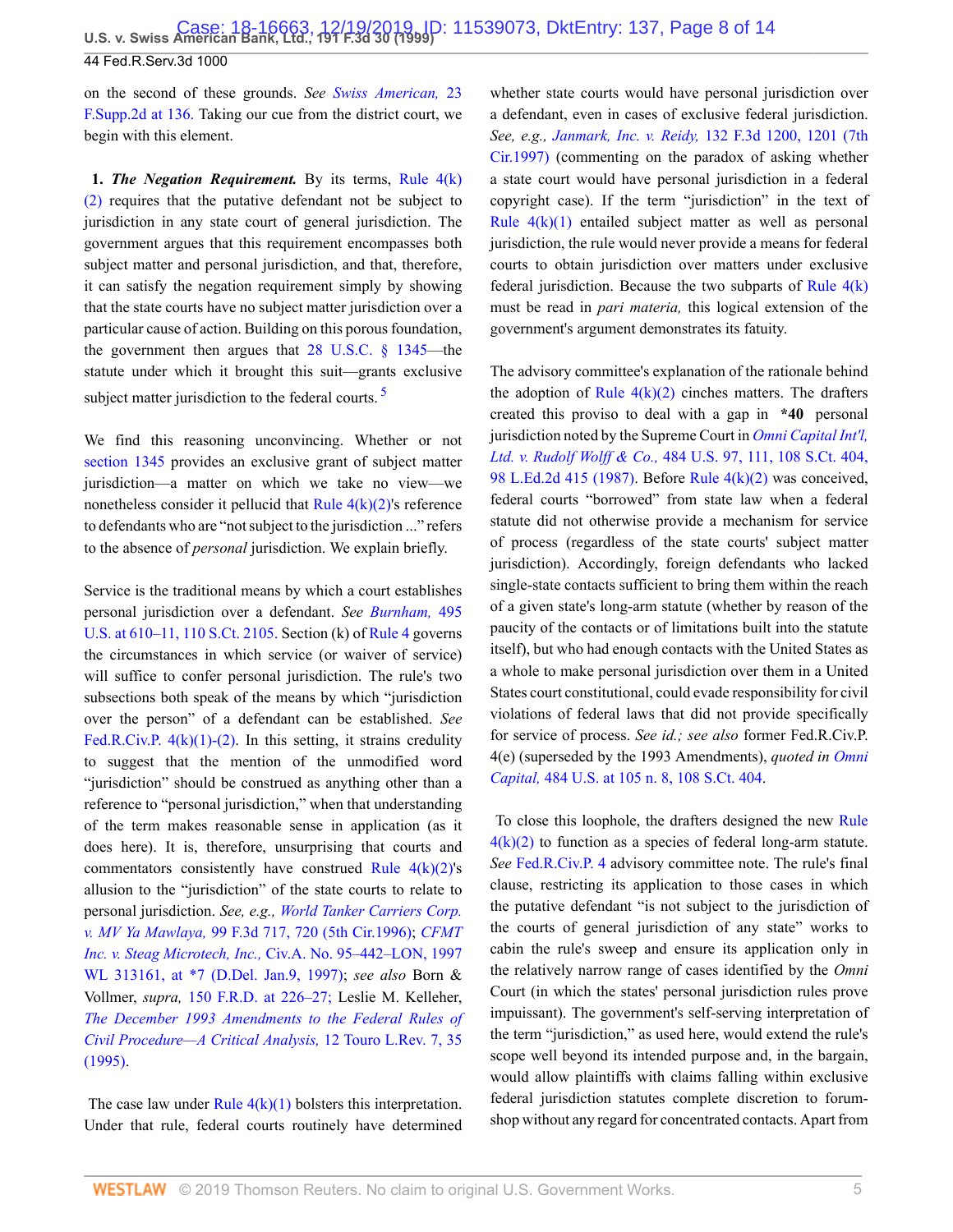a linguistic fortuity—the word "jurisdiction" is protean and has a wide variety of meanings, depending on the context in which it is used—there is nothing to endorse so expansive a construction of Rule  $4(k)(2)$ . We hold, therefore, that the absence of state court subject matter jurisdiction does not enter into the negation equation.

The government's better argument is that its case falls within the limits of Rule  $4(k)(2)$  even when the rule is interpreted—as it must be—to require negation of personal jurisdiction over the defendant in any state court. The defendants' rejoinder is that, while the government alleged in its complaint that Rule  $4(k)(2)$  supplied the necessary means for obtaining personal jurisdiction, it failed to plead or prove facts demonstrating the absence of personal jurisdiction over the defendants throughout the fifty states. This thrust and parry raises an issue of first impression concerning the order and allocation of proof in respect to Rule  $4(k)(2)$ 's negation requirement, for no appellate court has offered a clear resolution of that problem. In a world of exponential growth in international transactions, the practical importance of this issue looms large.

 The defendants (and the district court) certainly are correct in their insistence that a plaintiff ordinarily must shoulder the burden of proving personal jurisdiction over the defendant. *See Foster–Miller,* [46 F.3d at 145; 5A Wright &](http://www.westlaw.com/Link/Document/FullText?findType=Y&serNum=1995042307&pubNum=506&originatingDoc=I4c1d5a4094af11d9a707f4371c9c34f0&refType=RP&fi=co_pp_sp_506_145&originationContext=document&vr=3.0&rs=cblt1.0&transitionType=DocumentItem&contextData=(sc.History*oc.Search)#co_pp_sp_506_145) [Miller,](http://www.westlaw.com/Link/Document/FullText?findType=Y&serNum=1995042307&pubNum=506&originatingDoc=I4c1d5a4094af11d9a707f4371c9c34f0&refType=RP&fi=co_pp_sp_506_145&originationContext=document&vr=3.0&rs=cblt1.0&transitionType=DocumentItem&contextData=(sc.History*oc.Search)#co_pp_sp_506_145) *supra,* § 1351. Some district courts, relying on this shibboleth, have assigned outright to plaintiffs the burden of proving the [Rule 4\(k\)\(2\)](http://www.westlaw.com/Link/Document/FullText?findType=L&pubNum=1004365&cite=USFRCPR4&originatingDoc=I4c1d5a4094af11d9a707f4371c9c34f0&refType=LQ&originationContext=document&vr=3.0&rs=cblt1.0&transitionType=DocumentItem&contextData=(sc.History*oc.Search)) negation requirement. *See, e.g., [United States v. Offshore Marine Ltd.,](http://www.westlaw.com/Link/Document/FullText?findType=Y&serNum=1998096057&pubNum=344&originatingDoc=I4c1d5a4094af11d9a707f4371c9c34f0&refType=RP&fi=co_pp_sp_344_160&originationContext=document&vr=3.0&rs=cblt1.0&transitionType=DocumentItem&contextData=(sc.History*oc.Search)#co_pp_sp_344_160)* 179 F.R.D. 156, [160 \(D.Vi.1998\);](http://www.westlaw.com/Link/Document/FullText?findType=Y&serNum=1998096057&pubNum=344&originatingDoc=I4c1d5a4094af11d9a707f4371c9c34f0&refType=RP&fi=co_pp_sp_344_160&originationContext=document&vr=3.0&rs=cblt1.0&transitionType=DocumentItem&contextData=(sc.History*oc.Search)#co_pp_sp_344_160) *[Dorian v. Harich Tahoe Dev.,](http://www.westlaw.com/Link/Document/FullText?findType=Y&serNum=1997205827&pubNum=0000999&originatingDoc=I4c1d5a4094af11d9a707f4371c9c34f0&refType=RP&originationContext=document&vr=3.0&rs=cblt1.0&transitionType=DocumentItem&contextData=(sc.History*oc.Search))* No. C– [94–3387, 1997 WL 626109, at \\*2, \\*5 \(N.D.Cal. Oct.11,](http://www.westlaw.com/Link/Document/FullText?findType=Y&serNum=1997205827&pubNum=0000999&originatingDoc=I4c1d5a4094af11d9a707f4371c9c34f0&refType=RP&originationContext=document&vr=3.0&rs=cblt1.0&transitionType=DocumentItem&contextData=(sc.History*oc.Search)) [1997\)](http://www.westlaw.com/Link/Document/FullText?findType=Y&serNum=1997205827&pubNum=0000999&originatingDoc=I4c1d5a4094af11d9a707f4371c9c34f0&refType=RP&originationContext=document&vr=3.0&rs=cblt1.0&transitionType=DocumentItem&contextData=(sc.History*oc.Search)); *CFMT,* [1997 WL 313161, at \\*7–\\*8.](http://www.westlaw.com/Link/Document/FullText?findType=Y&serNum=1997125906&pubNum=999&originatingDoc=I4c1d5a4094af11d9a707f4371c9c34f0&refType=RP&originationContext=document&vr=3.0&rs=cblt1.0&transitionType=DocumentItem&contextData=(sc.History*oc.Search)) This paradigm in effect requires a plaintiff to prove a negative fifty times over—an epistemological quandary which is compounded by the fact that the defendant typically controls much of the information needed to determine the existence and/or magnitude of its contacts with any given jurisdiction. There is a corresponding **\*41** problem with assigning the burden of proof on the Rule  $4(k)(2)$  negation requirement to defendants: doing so threatens to place a defendant in a "Catch–22" situation, forcing it to choose between conceding its potential amenability to suit in federal court (by denying that any state court has jurisdiction over it) or conceding its potential amenability to suit in some identified state court. *See* Dora A. Corby, Comment, *Putting Personal Jurisdiction Within Reach: Just What Has [Rule 4\(k\)\(2\)](http://www.westlaw.com/Link/Document/FullText?findType=L&pubNum=1004365&cite=USFRCPR4&originatingDoc=I4c1d5a4094af11d9a707f4371c9c34f0&refType=LQ&originationContext=document&vr=3.0&rs=cblt1.0&transitionType=DocumentItem&contextData=(sc.History*oc.Search)) [Done for the Personal](http://www.westlaw.com/Link/Document/FullText?findType=Y&serNum=0110686051&pubNum=117969&originatingDoc=I4c1d5a4094af11d9a707f4371c9c34f0&refType=LR&fi=co_pp_sp_117969_196&originationContext=document&vr=3.0&rs=cblt1.0&transitionType=DocumentItem&contextData=(sc.History*oc.Search)#co_pp_sp_117969_196)*

# *[Jurisdiction of Federal Courts?,](http://www.westlaw.com/Link/Document/FullText?findType=Y&serNum=0110686051&pubNum=117969&originatingDoc=I4c1d5a4094af11d9a707f4371c9c34f0&refType=LR&fi=co_pp_sp_117969_196&originationContext=document&vr=3.0&rs=cblt1.0&transitionType=DocumentItem&contextData=(sc.History*oc.Search)#co_pp_sp_117969_196)* 30 McGeorge L.Rev. 167, [196 \(1998\)](http://www.westlaw.com/Link/Document/FullText?findType=Y&serNum=0110686051&pubNum=117969&originatingDoc=I4c1d5a4094af11d9a707f4371c9c34f0&refType=LR&fi=co_pp_sp_117969_196&originationContext=document&vr=3.0&rs=cblt1.0&transitionType=DocumentItem&contextData=(sc.History*oc.Search)#co_pp_sp_117969_196).

Faced with such dilemmas, courts historically have tailored special burden-of-proof regimes for specific classes of cases in order to strike an equitable balance. *Cf., e.g., [McDonnell](http://www.westlaw.com/Link/Document/FullText?findType=Y&serNum=1973126392&pubNum=708&originatingDoc=I4c1d5a4094af11d9a707f4371c9c34f0&refType=RP&originationContext=document&vr=3.0&rs=cblt1.0&transitionType=DocumentItem&contextData=(sc.History*oc.Search)) Douglas Corp. v. Green,* [411 U.S. 792, 802–05, 93 S.Ct.](http://www.westlaw.com/Link/Document/FullText?findType=Y&serNum=1973126392&pubNum=708&originatingDoc=I4c1d5a4094af11d9a707f4371c9c34f0&refType=RP&originationContext=document&vr=3.0&rs=cblt1.0&transitionType=DocumentItem&contextData=(sc.History*oc.Search)) [1817, 36 L.Ed.2d 668 \(1973\).](http://www.westlaw.com/Link/Document/FullText?findType=Y&serNum=1973126392&pubNum=708&originatingDoc=I4c1d5a4094af11d9a707f4371c9c34f0&refType=RP&originationContext=document&vr=3.0&rs=cblt1.0&transitionType=DocumentItem&contextData=(sc.History*oc.Search)) We believe that [Rule 4\(k\)\(2\)](http://www.westlaw.com/Link/Document/FullText?findType=L&pubNum=1004365&cite=USFRCPR4&originatingDoc=I4c1d5a4094af11d9a707f4371c9c34f0&refType=LQ&originationContext=document&vr=3.0&rs=cblt1.0&transitionType=DocumentItem&contextData=(sc.History*oc.Search)) is fertile territory for such an innovation. The architects of the rule—and Congress, by adopting it—clearly intended to close the gap identified by the *Omni* Court and to ensure that persons whose contacts with this country exceeded the constitutional minimum could not easily evade civil liability in the American justice system. At the same time, however, the drafters also wrote the rule to preserve the established modalities for obtaining personal jurisdiction previously available under Rule  $4(k)(1)(A)$  as the primary avenue to service on foreign defendants. The desire to achieve this secondary purpose led the authors of the rule to restrict its reach to those defendants with sufficient nationwide contacts to subject them to federal jurisdiction, but whose contacts were too exiguous to permit any state court to exercise personal jurisdiction over them. Viewed in this light, the application of traditional burden-of-proof principles to [Rule](http://www.westlaw.com/Link/Document/FullText?findType=L&pubNum=1004365&cite=USFRCPR4&originatingDoc=I4c1d5a4094af11d9a707f4371c9c34f0&refType=LQ&originationContext=document&vr=3.0&rs=cblt1.0&transitionType=DocumentItem&contextData=(sc.History*oc.Search))  $4(k)(2)$  cases not only would be inequitable, but also would shield foreign defendants who were constitutionally within the reach of federal courts from the exercise of personal jurisdiction, and, thus, thwart the core purpose that underlies the rule.

In our view, this core purpose can be achieved much more salubriously by crafting a special burden-shifting framework. To accomplish the desired end without placing the judicial thumb too heavily on the scale, we will not assign the burden of proof on the negation issue to either party in a monolithic fashion. We prefer instead to draw upon the burden-shifting arrangement devised by the Court to cope with somewhat analogous problems of proof in the discrimination context. *See, e.g., [St. Mary's Honor Ctr. v. Hicks,](http://www.westlaw.com/Link/Document/FullText?findType=Y&serNum=1993129848&pubNum=708&originatingDoc=I4c1d5a4094af11d9a707f4371c9c34f0&refType=RP&originationContext=document&vr=3.0&rs=cblt1.0&transitionType=DocumentItem&contextData=(sc.History*oc.Search))* 509 U.S. 502, 506, [113 S.Ct. 2742, 125 L.Ed.2d 407 \(1993\)](http://www.westlaw.com/Link/Document/FullText?findType=Y&serNum=1993129848&pubNum=708&originatingDoc=I4c1d5a4094af11d9a707f4371c9c34f0&refType=RP&originationContext=document&vr=3.0&rs=cblt1.0&transitionType=DocumentItem&contextData=(sc.History*oc.Search)); *[Texas Dep't of](http://www.westlaw.com/Link/Document/FullText?findType=Y&serNum=1981109601&pubNum=708&originatingDoc=I4c1d5a4094af11d9a707f4371c9c34f0&refType=RP&originationContext=document&vr=3.0&rs=cblt1.0&transitionType=DocumentItem&contextData=(sc.History*oc.Search)) [Community Affairs v. Burdine,](http://www.westlaw.com/Link/Document/FullText?findType=Y&serNum=1981109601&pubNum=708&originatingDoc=I4c1d5a4094af11d9a707f4371c9c34f0&refType=RP&originationContext=document&vr=3.0&rs=cblt1.0&transitionType=DocumentItem&contextData=(sc.History*oc.Search))* 450 U.S. 248, 252–56, 101 [S.Ct. 1089, 67 L.Ed.2d 207 \(1981\);](http://www.westlaw.com/Link/Document/FullText?findType=Y&serNum=1981109601&pubNum=708&originatingDoc=I4c1d5a4094af11d9a707f4371c9c34f0&refType=RP&originationContext=document&vr=3.0&rs=cblt1.0&transitionType=DocumentItem&contextData=(sc.History*oc.Search)) *[McDonnell Douglas,](http://www.westlaw.com/Link/Document/FullText?findType=Y&serNum=1973126392&pubNum=708&originatingDoc=I4c1d5a4094af11d9a707f4371c9c34f0&refType=RP&originationContext=document&vr=3.0&rs=cblt1.0&transitionType=DocumentItem&contextData=(sc.History*oc.Search))* 411 [U.S. at 802–05, 93 S.Ct. 1817.](http://www.westlaw.com/Link/Document/FullText?findType=Y&serNum=1973126392&pubNum=708&originatingDoc=I4c1d5a4094af11d9a707f4371c9c34f0&refType=RP&originationContext=document&vr=3.0&rs=cblt1.0&transitionType=DocumentItem&contextData=(sc.History*oc.Search)) We etch the contours of this proposed standard in detail below.

We hold that a plaintiff who seeks to invoke Rule  $4(k)(2)$ must make a prima facie case for the applicability of the rule. This includes a tripartite showing (1) that the claim asserted arises under federal law, (2) that personal jurisdiction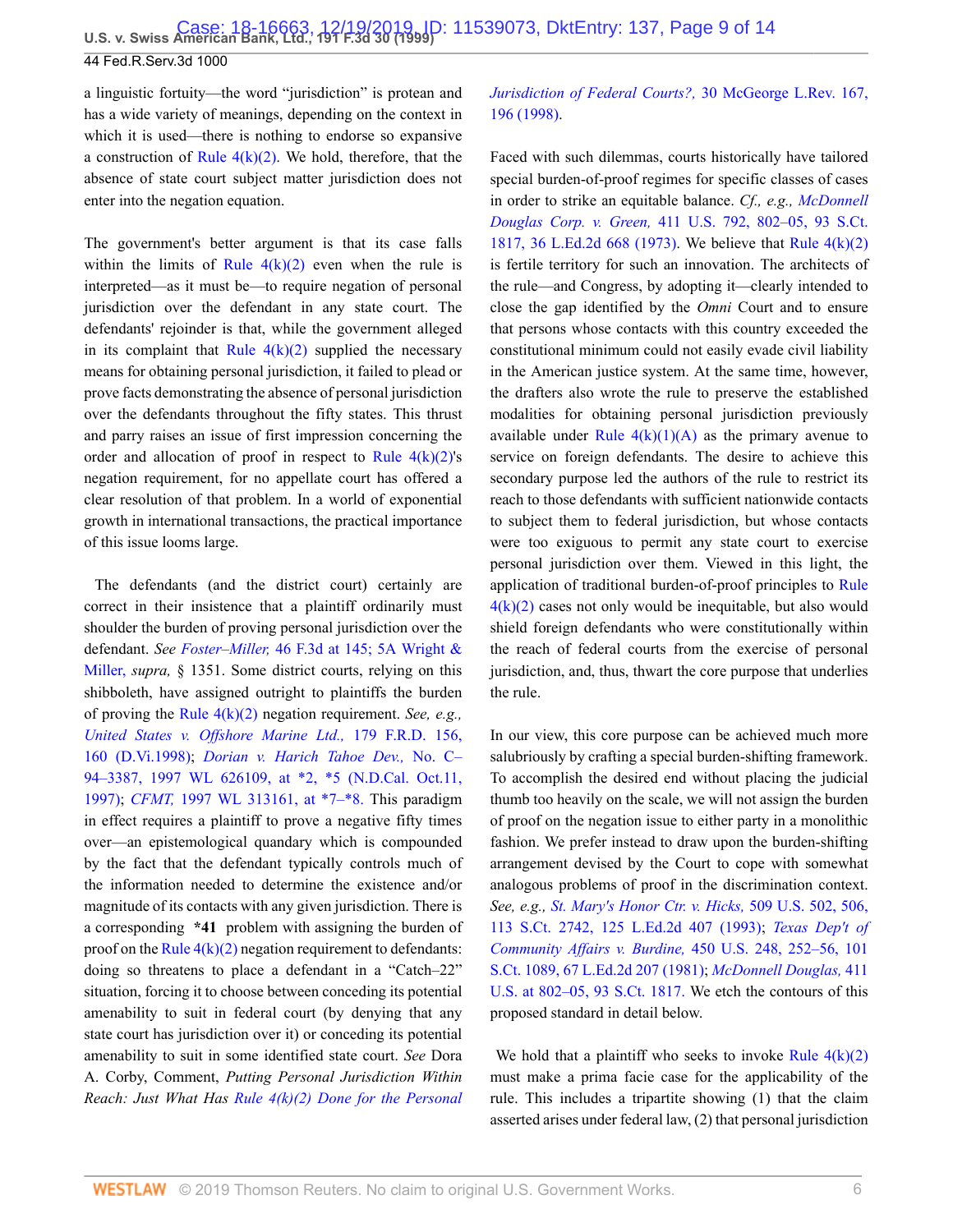is not available under any situation-specific federal statute, and (3) that the putative defendant's contacts with the nation as a whole suffice to satisfy the applicable constitutional requirements. The plaintiff, moreover, must certify that, based on the information that is readily available to the plaintiff and his counsel, the defendant is not subject to suit in the courts of general jurisdiction of any state. If the plaintiff makes out his prima facie case, the burden shifts to the defendant to produce evidence which, if credited, would show either that one or more specific states exist in which it would be subject to suit or that its contacts with the United States are constitutionally insufficient. *See generally* Stephen B. Burbank, *[The United](http://www.westlaw.com/Link/Document/FullText?findType=Y&serNum=0108936731&pubNum=111523&originatingDoc=I4c1d5a4094af11d9a707f4371c9c34f0&refType=LR&fi=co_pp_sp_111523_13&originationContext=document&vr=3.0&rs=cblt1.0&transitionType=DocumentItem&contextData=(sc.History*oc.Search)#co_pp_sp_111523_13) [States' Approach to International Civil Litigation: Recent](http://www.westlaw.com/Link/Document/FullText?findType=Y&serNum=0108936731&pubNum=111523&originatingDoc=I4c1d5a4094af11d9a707f4371c9c34f0&refType=LR&fi=co_pp_sp_111523_13&originationContext=document&vr=3.0&rs=cblt1.0&transitionType=DocumentItem&contextData=(sc.History*oc.Search)#co_pp_sp_111523_13) [Developments in Forum Selection,](http://www.westlaw.com/Link/Document/FullText?findType=Y&serNum=0108936731&pubNum=111523&originatingDoc=I4c1d5a4094af11d9a707f4371c9c34f0&refType=LR&fi=co_pp_sp_111523_13&originationContext=document&vr=3.0&rs=cblt1.0&transitionType=DocumentItem&contextData=(sc.History*oc.Search)#co_pp_sp_111523_13)* 19 U. Pa. J. Int'l Econ. L. [1, 13 \(1998\)](http://www.westlaw.com/Link/Document/FullText?findType=Y&serNum=0108936731&pubNum=111523&originatingDoc=I4c1d5a4094af11d9a707f4371c9c34f0&refType=LR&fi=co_pp_sp_111523_13&originationContext=document&vr=3.0&rs=cblt1.0&transitionType=DocumentItem&contextData=(sc.History*oc.Search)#co_pp_sp_111523_13) (suggesting a broad outline for a similar burdenshifting  $*42$  regime vis-à-vis the Rule  $4(k)(2)$  negation requirement). Should the defendant default on its burden of production, the trier may infer that personal jurisdiction over the defendant is not available in any state court of general jurisdiction. If, however, the defendant satisfies its second-stage burden of production, then the aforementioned inference drops from the case.

 What happens next depends on how the defendant satisfies its burden. If the defendant produces evidence indicating that it is subject to jurisdiction in a particular state, the plaintiff has three choices: he may move for a transfer to a district within that state, or he may discontinue his action (preliminary, perhaps, to the initiation of a suit in the courts of the identified state), or he may contest the defendant's proffer. If the plaintiff elects the last-mentioned course, the defendant will be deemed to have waived any claim that it is subject to personal jurisdiction in the courts of general jurisdiction of any state other than the state or states which it has identified, and the plaintiff, to fulfill the negation requirement, must prove that the defendant is not subject to suit in the identified forum(s).

 Of course, the defendant may satisfy its burden of production by maintaining that it cannot constitutionally be subjected to jurisdiction in any state court. In that event, the defendant will be deemed to have conceded the negation issue, and the plaintiff, to succeed in his Rule  $4(k)(2)$  initiative, need only prove that his claim arises under federal law and that the defendant has contacts with the United States as a whole sufficient to permit a federal court constitutionally to exercise personal jurisdiction over it.

We think that this schematic fairly balances the equities and comports with congressional intent, particularly since we envision the defendant's burden as a burden of production only. The plaintiff at all times retains the devoir of persuasion on the ultimate issue. *Cf. [St. Mary's Honor Ctr.,](http://www.westlaw.com/Link/Document/FullText?findType=Y&serNum=1993129848&pubNum=708&originatingDoc=I4c1d5a4094af11d9a707f4371c9c34f0&refType=RP&originationContext=document&vr=3.0&rs=cblt1.0&transitionType=DocumentItem&contextData=(sc.History*oc.Search))* 509 U.S. [at 507, 113 S.Ct. 2742.](http://www.westlaw.com/Link/Document/FullText?findType=Y&serNum=1993129848&pubNum=708&originatingDoc=I4c1d5a4094af11d9a707f4371c9c34f0&refType=RP&originationContext=document&vr=3.0&rs=cblt1.0&transitionType=DocumentItem&contextData=(sc.History*oc.Search)) And while the burden-shifting framework puts defendants in an admittedly uncomfortable litigating position, that is to some degree the object of [Rule](http://www.westlaw.com/Link/Document/FullText?findType=L&pubNum=1004365&cite=USFRCPR4&originatingDoc=I4c1d5a4094af11d9a707f4371c9c34f0&refType=LQ&originationContext=document&vr=3.0&rs=cblt1.0&transitionType=DocumentItem&contextData=(sc.History*oc.Search))  $4(k)(2)$ .

We return at this point to the proceedings below. Following the traditional rule, the trial court assigned the burden of proving negation to the plaintiff outright, *see [Swiss American,](http://www.westlaw.com/Link/Document/FullText?findType=Y&serNum=1998204625&pubNum=4637&originatingDoc=I4c1d5a4094af11d9a707f4371c9c34f0&refType=RP&fi=co_pp_sp_4637_133&originationContext=document&vr=3.0&rs=cblt1.0&transitionType=DocumentItem&contextData=(sc.History*oc.Search)#co_pp_sp_4637_133)* [23 F.Supp.2d at 133, 135,](http://www.westlaw.com/Link/Document/FullText?findType=Y&serNum=1998204625&pubNum=4637&originatingDoc=I4c1d5a4094af11d9a707f4371c9c34f0&refType=RP&fi=co_pp_sp_4637_133&originationContext=document&vr=3.0&rs=cblt1.0&transitionType=DocumentItem&contextData=(sc.History*oc.Search)#co_pp_sp_4637_133) and dismissed the complaint when the government failed to plead or proffer evidence anent the defendants' lack of jurisdictionally meaningful contacts throughout the fifty states, *see id.* [at 135–36.](http://www.westlaw.com/Link/Document/FullText?findType=Y&serNum=1998204625&originatingDoc=I4c1d5a4094af11d9a707f4371c9c34f0&refType=RP&originationContext=document&vr=3.0&rs=cblt1.0&transitionType=DocumentItem&contextData=(sc.History*oc.Search)) Given our holding that the Rule  $4(k)(2)$  negation requirement evokes a modified burden-of-proof regime, that order of dismissal cannot stand unless dismissal is justified on some ground apart from negation. *See [Hachikian v. FDIC,](http://www.westlaw.com/Link/Document/FullText?findType=Y&serNum=1996205284&pubNum=506&originatingDoc=I4c1d5a4094af11d9a707f4371c9c34f0&refType=RP&fi=co_pp_sp_506_504&originationContext=document&vr=3.0&rs=cblt1.0&transitionType=DocumentItem&contextData=(sc.History*oc.Search)#co_pp_sp_506_504)* 96 F.3d 502, [504 \(1st Cir.1996\)](http://www.westlaw.com/Link/Document/FullText?findType=Y&serNum=1996205284&pubNum=506&originatingDoc=I4c1d5a4094af11d9a707f4371c9c34f0&refType=RP&fi=co_pp_sp_506_504&originationContext=document&vr=3.0&rs=cblt1.0&transitionType=DocumentItem&contextData=(sc.History*oc.Search)#co_pp_sp_506_504) (holding that the court of appeals is not constrained by the trial court's reasoning, but may affirm a judgment on any independent ground made manifest by the record).

In this posture of the case, we look first to the other two strands of Rule  $4(k)(2)$ . One of these proves too recondite to consider at this juncture: the record in this case is not sufficiently developed to permit reasoned consideration of whether the federal courts' exercise of personal jurisdiction over these defendants would offend the Constitution. *See infra* Part II(C)(3). By default, then, we focus on the defendants' argument that the government's claim does not arise under federal law.

**2.** *"Arising Under" Federal Law.* We begin with bedrock: a case in which the rule of decision must be drawn from federal common law presents a uniquely federal question, and, thus, comes within the original subject matter jurisdiction of the federal courts. *See [National Farmers Union Ins. Cos. v. Crow](http://www.westlaw.com/Link/Document/FullText?findType=Y&serNum=1985127861&pubNum=708&originatingDoc=I4c1d5a4094af11d9a707f4371c9c34f0&refType=RP&originationContext=document&vr=3.0&rs=cblt1.0&transitionType=DocumentItem&contextData=(sc.History*oc.Search)) Tribe of Indians,* [471 U.S. 845, 850, 105 S.Ct. 2447, 85](http://www.westlaw.com/Link/Document/FullText?findType=Y&serNum=1985127861&pubNum=708&originatingDoc=I4c1d5a4094af11d9a707f4371c9c34f0&refType=RP&originationContext=document&vr=3.0&rs=cblt1.0&transitionType=DocumentItem&contextData=(sc.History*oc.Search)) [L.Ed.2d 818 \(1985\)](http://www.westlaw.com/Link/Document/FullText?findType=Y&serNum=1985127861&pubNum=708&originatingDoc=I4c1d5a4094af11d9a707f4371c9c34f0&refType=RP&originationContext=document&vr=3.0&rs=cblt1.0&transitionType=DocumentItem&contextData=(sc.History*oc.Search)); *[Illinois v. City of Milwaukee,](http://www.westlaw.com/Link/Document/FullText?findType=Y&serNum=1972127108&pubNum=708&originatingDoc=I4c1d5a4094af11d9a707f4371c9c34f0&refType=RP&originationContext=document&vr=3.0&rs=cblt1.0&transitionType=DocumentItem&contextData=(sc.History*oc.Search))* 406 U.S. [91, 100, 92 S.Ct. 1385, 31 L.Ed.2d 712 \(1972\);](http://www.westlaw.com/Link/Document/FullText?findType=Y&serNum=1972127108&pubNum=708&originatingDoc=I4c1d5a4094af11d9a707f4371c9c34f0&refType=RP&originationContext=document&vr=3.0&rs=cblt1.0&transitionType=DocumentItem&contextData=(sc.History*oc.Search)) *see also* 19 **\*43** Wright, Miller & Cooper, *supra,* § 4514. Here, the United States seizes upon this principle in an effort to fulfill Rule  $4(k)(2)$ 's "arising under" requirement. It argues vigorously that its case is founded on, and should be decided according to, federal common law. The defendants demur.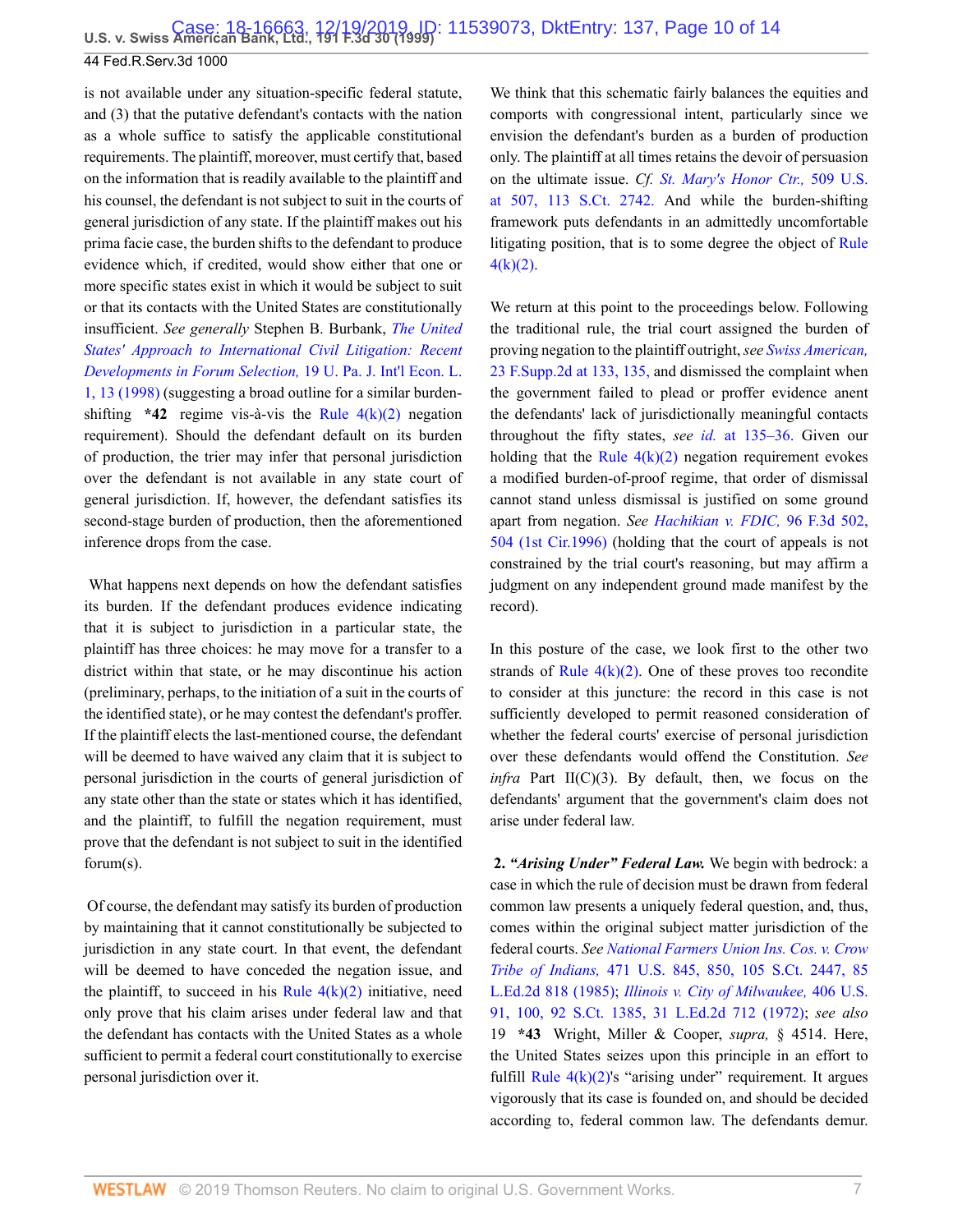They contend that this is a garden-variety tort and/or breach of contract case, governed by state law.

 There are good arguments on both sides. On the one hand, it is beyond cavil that federal common law sometimes may be fashioned by federal courts to protect the proprietary interest of the federal sovereign. *See* Erwin Chemerinsky, *Federal Jurisdiction* 336, 340–44 (2d ed.1994). On the other hand, it is equally true that the power to create federal common law should be used sparingly, so as not to intrude upon areas like tort and contract that are traditionally within the states' bailiwick. To decide which tenet predominates here, we must go behind these generalities.

The seminal case in this arcane corner of the law is *[Clearfield](http://www.westlaw.com/Link/Document/FullText?findType=Y&serNum=1943120347&pubNum=708&originatingDoc=I4c1d5a4094af11d9a707f4371c9c34f0&refType=RP&originationContext=document&vr=3.0&rs=cblt1.0&transitionType=DocumentItem&contextData=(sc.History*oc.Search)) Trust Co. v. United States,* [318 U.S. 363, 63 S.Ct. 573, 87](http://www.westlaw.com/Link/Document/FullText?findType=Y&serNum=1943120347&pubNum=708&originatingDoc=I4c1d5a4094af11d9a707f4371c9c34f0&refType=RP&originationContext=document&vr=3.0&rs=cblt1.0&transitionType=DocumentItem&contextData=(sc.History*oc.Search)) [L.Ed. 838 \(1943\).](http://www.westlaw.com/Link/Document/FullText?findType=Y&serNum=1943120347&pubNum=708&originatingDoc=I4c1d5a4094af11d9a707f4371c9c34f0&refType=RP&originationContext=document&vr=3.0&rs=cblt1.0&transitionType=DocumentItem&contextData=(sc.History*oc.Search)) *Clearfield* involved a check issued by the United States and fraudulently cashed by someone other than the payee. *See id.* [at 364–65, 63 S.Ct. 573.](http://www.westlaw.com/Link/Document/FullText?findType=Y&serNum=1943120347&pubNum=708&originatingDoc=I4c1d5a4094af11d9a707f4371c9c34f0&refType=RP&originationContext=document&vr=3.0&rs=cblt1.0&transitionType=DocumentItem&contextData=(sc.History*oc.Search)) When the fraud was discovered, the United States sued the bank that had successfully presented the check to the Federal Reserve for payment. The district court found that, under state law, the United States had delayed too long in notifying the bank of the forgery and held that its claim was barred. *See id.* [at 366,](http://www.westlaw.com/Link/Document/FullText?findType=Y&serNum=1943120347&pubNum=708&originatingDoc=I4c1d5a4094af11d9a707f4371c9c34f0&refType=RP&originationContext=document&vr=3.0&rs=cblt1.0&transitionType=DocumentItem&contextData=(sc.History*oc.Search)) [63 S.Ct. 573.](http://www.westlaw.com/Link/Document/FullText?findType=Y&serNum=1943120347&pubNum=708&originatingDoc=I4c1d5a4094af11d9a707f4371c9c34f0&refType=RP&originationContext=document&vr=3.0&rs=cblt1.0&transitionType=DocumentItem&contextData=(sc.History*oc.Search)) The court of appeals, applying federal common law, reversed. *See id.* The Supreme Court agreed, declaring:

> The rights and duties of the United States on commercial paper which it issues are governed by federal rather than local law. When the United States disburses its funds or pays its debts, it is exercising a constitutional function or power.... The authority to issue the check had its origin in the Constitution and the statutes of the United States and was in no way dependent on the laws of [the state at issue] or of any other state. The duties imposed upon the United States and the rights acquired by it as a result of the issuance find their roots in the same federal sources.

*Id.* [at 366, 63 S.Ct. 573](http://www.westlaw.com/Link/Document/FullText?findType=Y&serNum=1943120347&pubNum=708&originatingDoc=I4c1d5a4094af11d9a707f4371c9c34f0&refType=RP&originationContext=document&vr=3.0&rs=cblt1.0&transitionType=DocumentItem&contextData=(sc.History*oc.Search)) (citations and footnote omitted). Since *Clearfield,* courts often have looked to federal common law to protect various proprietary interests of the United States. Thus, in *[United States v. Standard Oil Co.,](http://www.westlaw.com/Link/Document/FullText?findType=Y&serNum=1947117395&pubNum=708&originatingDoc=I4c1d5a4094af11d9a707f4371c9c34f0&refType=RP&originationContext=document&vr=3.0&rs=cblt1.0&transitionType=DocumentItem&contextData=(sc.History*oc.Search))* 332 U.S. 301, 305, [67 S.Ct. 1604, 91 L.Ed. 2067 \(1947\),](http://www.westlaw.com/Link/Document/FullText?findType=Y&serNum=1947117395&pubNum=708&originatingDoc=I4c1d5a4094af11d9a707f4371c9c34f0&refType=RP&originationContext=document&vr=3.0&rs=cblt1.0&transitionType=DocumentItem&contextData=(sc.History*oc.Search)) the Justices held that the existence of a cause of action for the government's loss of a soldier's services due to tortious injury was a matter of federal, not state, law. Echoing *Clearfield,* [318 U.S. at 367, 63](http://www.westlaw.com/Link/Document/FullText?findType=Y&serNum=1943120347&pubNum=708&originatingDoc=I4c1d5a4094af11d9a707f4371c9c34f0&refType=RP&originationContext=document&vr=3.0&rs=cblt1.0&transitionType=DocumentItem&contextData=(sc.History*oc.Search)) [S.Ct. 573,](http://www.westlaw.com/Link/Document/FullText?findType=Y&serNum=1943120347&pubNum=708&originatingDoc=I4c1d5a4094af11d9a707f4371c9c34f0&refType=RP&originationContext=document&vr=3.0&rs=cblt1.0&transitionType=DocumentItem&contextData=(sc.History*oc.Search)) the Court emphasized the desirability of a uniform rule of federal law, in lieu of the patchwork that would result from a piecemeal adoption of state law. *See [Standard Oil,](http://www.westlaw.com/Link/Document/FullText?findType=Y&serNum=1947117395&pubNum=708&originatingDoc=I4c1d5a4094af11d9a707f4371c9c34f0&refType=RP&originationContext=document&vr=3.0&rs=cblt1.0&transitionType=DocumentItem&contextData=(sc.History*oc.Search))* 332 [U.S. at 310–11, 67 S.Ct. 1604.](http://www.westlaw.com/Link/Document/FullText?findType=Y&serNum=1947117395&pubNum=708&originatingDoc=I4c1d5a4094af11d9a707f4371c9c34f0&refType=RP&originationContext=document&vr=3.0&rs=cblt1.0&transitionType=DocumentItem&contextData=(sc.History*oc.Search))

 Later cases and many commentators indicate that the proper mode of analysis for questions of this kind is binary. *See, e.g., [United States v. Kimbell Foods, Inc.,](http://www.westlaw.com/Link/Document/FullText?findType=Y&serNum=1979108055&pubNum=708&originatingDoc=I4c1d5a4094af11d9a707f4371c9c34f0&refType=RP&originationContext=document&vr=3.0&rs=cblt1.0&transitionType=DocumentItem&contextData=(sc.History*oc.Search))* 440 U.S. 715, 726– [29, 99 S.Ct. 1448, 59 L.Ed.2d 711 \(1979\);](http://www.westlaw.com/Link/Document/FullText?findType=Y&serNum=1979108055&pubNum=708&originatingDoc=I4c1d5a4094af11d9a707f4371c9c34f0&refType=RP&originationContext=document&vr=3.0&rs=cblt1.0&transitionType=DocumentItem&contextData=(sc.History*oc.Search)) *[United States v.](http://www.westlaw.com/Link/Document/FullText?findType=Y&serNum=1973126425&pubNum=708&originatingDoc=I4c1d5a4094af11d9a707f4371c9c34f0&refType=RP&originationContext=document&vr=3.0&rs=cblt1.0&transitionType=DocumentItem&contextData=(sc.History*oc.Search)) Little Lake Misere Land Co.,* [412 U.S. 580, 592–95, 93 S.Ct.](http://www.westlaw.com/Link/Document/FullText?findType=Y&serNum=1973126425&pubNum=708&originatingDoc=I4c1d5a4094af11d9a707f4371c9c34f0&refType=RP&originationContext=document&vr=3.0&rs=cblt1.0&transitionType=DocumentItem&contextData=(sc.History*oc.Search)) [2389, 37 L.Ed.2d 187 \(1973\)](http://www.westlaw.com/Link/Document/FullText?findType=Y&serNum=1973126425&pubNum=708&originatingDoc=I4c1d5a4094af11d9a707f4371c9c34f0&refType=RP&originationContext=document&vr=3.0&rs=cblt1.0&transitionType=DocumentItem&contextData=(sc.History*oc.Search)); Chemerinsky, *supra,* at 337– 40; Wright, Miller & Cooper, *supra,* § 4514. This two-part approach involves what may be characterized as the source question and the substance question. The former asks: should the source of the controlling law be federal or state? The latter (which comes into play only if the source question is answered in favor of a federal solution) asks: should the court, in defining the substance of the rule to be applied in the particular situation, adopt state law as a proxy for an independent federal common law rule, or alternatively, fashion a uniform federal rule?

<span id="page-10-0"></span>**\*44** In the vast majority of cases that raise the possibility of creating federal common law, the bone of contention is whether a particular rule drawn from state law will be applied to affect a federal interest, directly or indirectly. In such cases, courts that would resolve the substance question in favor of adopting state law typically find it unnecessary to resolve the source question explicitly. [6](#page-13-5) *See, e.g., [O'Melveny & Myers](http://www.westlaw.com/Link/Document/FullText?findType=Y&serNum=1994127017&pubNum=708&originatingDoc=I4c1d5a4094af11d9a707f4371c9c34f0&refType=RP&originationContext=document&vr=3.0&rs=cblt1.0&transitionType=DocumentItem&contextData=(sc.History*oc.Search)) v. FDIC,* [512 U.S. 79, 85, 114 S.Ct. 2048, 129 L.Ed.2d 67](http://www.westlaw.com/Link/Document/FullText?findType=Y&serNum=1994127017&pubNum=708&originatingDoc=I4c1d5a4094af11d9a707f4371c9c34f0&refType=RP&originationContext=document&vr=3.0&rs=cblt1.0&transitionType=DocumentItem&contextData=(sc.History*oc.Search)) [\(1994\);](http://www.westlaw.com/Link/Document/FullText?findType=Y&serNum=1994127017&pubNum=708&originatingDoc=I4c1d5a4094af11d9a707f4371c9c34f0&refType=RP&originationContext=document&vr=3.0&rs=cblt1.0&transitionType=DocumentItem&contextData=(sc.History*oc.Search)) *United States v. Yazell,* [382 U.S. 341, 357, 86 S.Ct.](http://www.westlaw.com/Link/Document/FullText?findType=Y&serNum=1966106380&pubNum=708&originatingDoc=I4c1d5a4094af11d9a707f4371c9c34f0&refType=RP&originationContext=document&vr=3.0&rs=cblt1.0&transitionType=DocumentItem&contextData=(sc.History*oc.Search)) [500, 15 L.Ed.2d 404 \(1966\)](http://www.westlaw.com/Link/Document/FullText?findType=Y&serNum=1966106380&pubNum=708&originatingDoc=I4c1d5a4094af11d9a707f4371c9c34f0&refType=RP&originationContext=document&vr=3.0&rs=cblt1.0&transitionType=DocumentItem&contextData=(sc.History*oc.Search)). Here, however, the path of least resistance is not open to us. This appeal turns on the resolution of the source question. Unless we find that the appropriate source of law is federal, the case is not one in which Rule  $4(k)$ [\(2\)](http://www.westlaw.com/Link/Document/FullText?findType=L&pubNum=1004365&cite=USFRCPR4&originatingDoc=I4c1d5a4094af11d9a707f4371c9c34f0&refType=LQ&originationContext=document&vr=3.0&rs=cblt1.0&transitionType=DocumentItem&contextData=(sc.History*oc.Search)) can authorize the exercise of personal jurisdiction over the defendants. Conversely, if the appropriate legal source is federal, that ends our inquiry for Rule  $4(k)(2)$  purposes, and the answer to the substance question can be deferred.

 There is remarkably little law that illumines the reasons for deciding the source question one way or the other. We believe it is inevitable, however, that the key determinant must be the strength of the relevant federal interest. *See [Standard](http://www.westlaw.com/Link/Document/FullText?findType=Y&serNum=1947117395&pubNum=708&originatingDoc=I4c1d5a4094af11d9a707f4371c9c34f0&refType=RP&originationContext=document&vr=3.0&rs=cblt1.0&transitionType=DocumentItem&contextData=(sc.History*oc.Search))*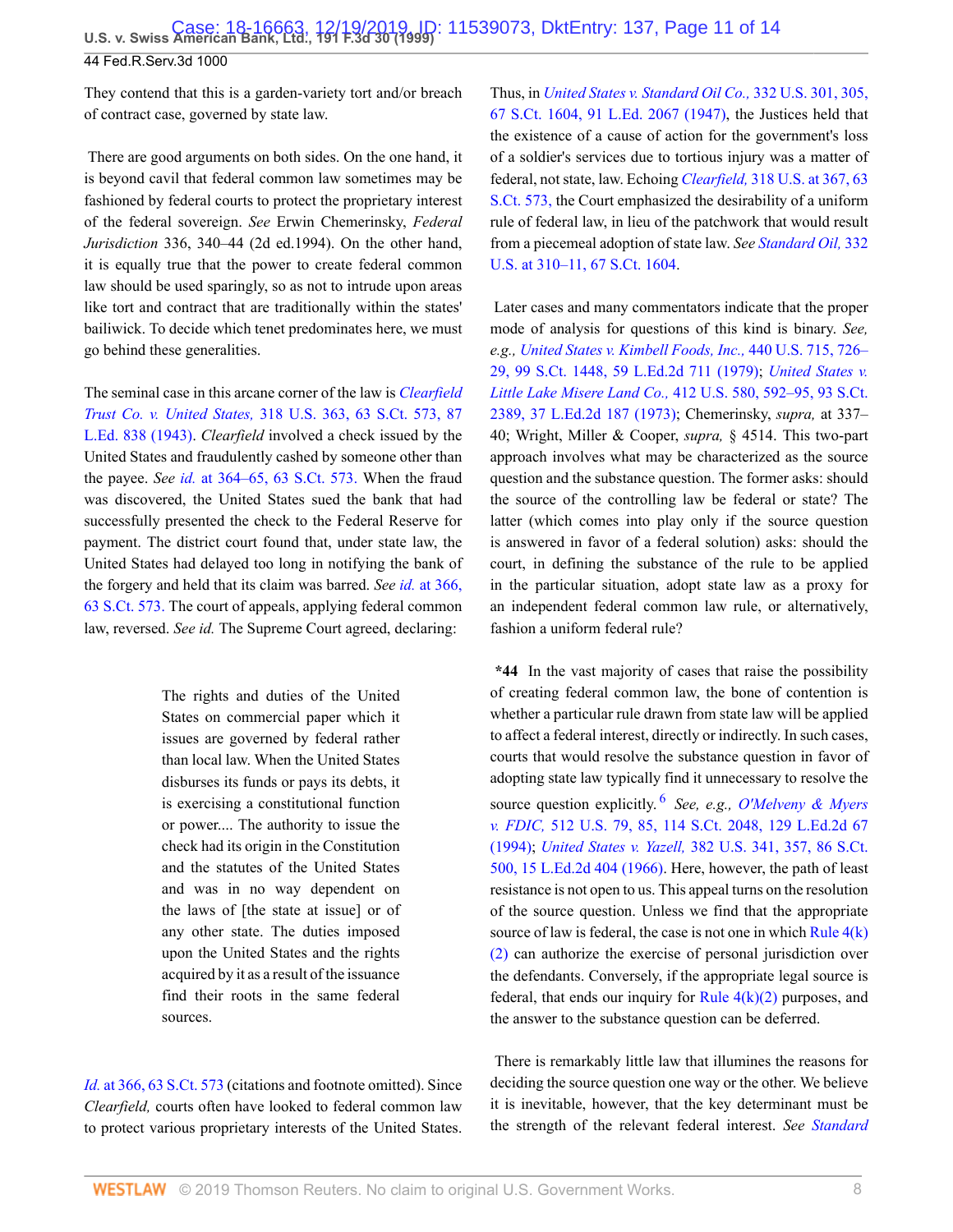**U.S. v. Swiss American Bank, Ltd., 191 F.3d 30 (1999)** Case: 18-16663, 12/19/2019, ID: 11539073, DktEntry: 137, Page 12 of 14

#### 44 Fed.R.Serv.3d 1000

*Oil,* [332 U.S. at 305–06, 67 S.Ct. 1604.](http://www.westlaw.com/Link/Document/FullText?findType=Y&serNum=1947117395&pubNum=708&originatingDoc=I4c1d5a4094af11d9a707f4371c9c34f0&refType=RP&originationContext=document&vr=3.0&rs=cblt1.0&transitionType=DocumentItem&contextData=(sc.History*oc.Search)) The government touts the federal interest here as having multiple dimensions, *e.g.,* protecting its property interest in funds forfeited in consequence of a federal criminal prosecution, validating an order of a federal court, and safeguarding federal hegemony in foreign affairs. The most commonplace of these is the government's property interest. That type of federal interest formed the basis for the invocation of a federal source in cases such as *Kimbell Foods,* [440 U.S. at 726–27, 99 S.Ct. 1448,](http://www.westlaw.com/Link/Document/FullText?findType=Y&serNum=1979108055&pubNum=708&originatingDoc=I4c1d5a4094af11d9a707f4371c9c34f0&refType=RP&originationContext=document&vr=3.0&rs=cblt1.0&transitionType=DocumentItem&contextData=(sc.History*oc.Search)) and *Clearfield,* [318 U.S. at 366–67, 63 S.Ct. 573.](http://www.westlaw.com/Link/Document/FullText?findType=Y&serNum=1943120347&pubNum=708&originatingDoc=I4c1d5a4094af11d9a707f4371c9c34f0&refType=RP&originationContext=document&vr=3.0&rs=cblt1.0&transitionType=DocumentItem&contextData=(sc.History*oc.Search)) This type of interest also led the Court to designate a federal source of law for construing government contracts. *See [United States v.](http://www.westlaw.com/Link/Document/FullText?findType=Y&serNum=1970134196&pubNum=708&originatingDoc=I4c1d5a4094af11d9a707f4371c9c34f0&refType=RP&originationContext=document&vr=3.0&rs=cblt1.0&transitionType=DocumentItem&contextData=(sc.History*oc.Search)) Seckinger,* [397 U.S. 203, 209–10 & n. 13, 90 S.Ct. 880, 25](http://www.westlaw.com/Link/Document/FullText?findType=Y&serNum=1970134196&pubNum=708&originatingDoc=I4c1d5a4094af11d9a707f4371c9c34f0&refType=RP&originationContext=document&vr=3.0&rs=cblt1.0&transitionType=DocumentItem&contextData=(sc.History*oc.Search)) [L.Ed.2d 224 \(1970\)](http://www.westlaw.com/Link/Document/FullText?findType=Y&serNum=1970134196&pubNum=708&originatingDoc=I4c1d5a4094af11d9a707f4371c9c34f0&refType=RP&originationContext=document&vr=3.0&rs=cblt1.0&transitionType=DocumentItem&contextData=(sc.History*oc.Search)). The other interests that the government cites, though less prevalent in the "source question" context, lend added weight. *See generally [Gompers v. Bucks Stove](http://www.westlaw.com/Link/Document/FullText?findType=Y&serNum=1911103423&pubNum=708&originatingDoc=I4c1d5a4094af11d9a707f4371c9c34f0&refType=RP&originationContext=document&vr=3.0&rs=cblt1.0&transitionType=DocumentItem&contextData=(sc.History*oc.Search)) & Range Co.,* [221 U.S. 418, 450, 31 S.Ct. 492, 55 L.Ed.](http://www.westlaw.com/Link/Document/FullText?findType=Y&serNum=1911103423&pubNum=708&originatingDoc=I4c1d5a4094af11d9a707f4371c9c34f0&refType=RP&originationContext=document&vr=3.0&rs=cblt1.0&transitionType=DocumentItem&contextData=(sc.History*oc.Search)) [797 \(1911\)](http://www.westlaw.com/Link/Document/FullText?findType=Y&serNum=1911103423&pubNum=708&originatingDoc=I4c1d5a4094af11d9a707f4371c9c34f0&refType=RP&originationContext=document&vr=3.0&rs=cblt1.0&transitionType=DocumentItem&contextData=(sc.History*oc.Search)) (discussing the importance of "vindicat [ing] the jurisdiction and authority of courts to enforce [their] orders"); *[Banco Nacional de Cuba v. Sabbatino,](http://www.westlaw.com/Link/Document/FullText?findType=Y&serNum=1964100336&pubNum=708&originatingDoc=I4c1d5a4094af11d9a707f4371c9c34f0&refType=RP&originationContext=document&vr=3.0&rs=cblt1.0&transitionType=DocumentItem&contextData=(sc.History*oc.Search))* 376 U.S. 398, 425, [84 S.Ct. 923, 11 L.Ed.2d 804 \(1964\)](http://www.westlaw.com/Link/Document/FullText?findType=Y&serNum=1964100336&pubNum=708&originatingDoc=I4c1d5a4094af11d9a707f4371c9c34f0&refType=RP&originationContext=document&vr=3.0&rs=cblt1.0&transitionType=DocumentItem&contextData=(sc.History*oc.Search)) (discussing federal government's exclusive power to control the foreign relations of the United States).

The defendants assert that these interests, singly or in combination, do not justify the designation of a federal source here. They note that the use of federal common law has been rejected in civil forfeiture actions. *See [United States v. 2525](http://www.westlaw.com/Link/Document/FullText?findType=Y&serNum=1990117766&pubNum=350&originatingDoc=I4c1d5a4094af11d9a707f4371c9c34f0&refType=RP&fi=co_pp_sp_350_347&originationContext=document&vr=3.0&rs=cblt1.0&transitionType=DocumentItem&contextData=(sc.History*oc.Search)#co_pp_sp_350_347) Leroy Lane,* [910 F.2d 343, 347–49 \(6th Cir.1990\);](http://www.westlaw.com/Link/Document/FullText?findType=Y&serNum=1990117766&pubNum=350&originatingDoc=I4c1d5a4094af11d9a707f4371c9c34f0&refType=RP&fi=co_pp_sp_350_347&originationContext=document&vr=3.0&rs=cblt1.0&transitionType=DocumentItem&contextData=(sc.History*oc.Search)#co_pp_sp_350_347) *[United](http://www.westlaw.com/Link/Document/FullText?findType=Y&serNum=1990035900&pubNum=712&originatingDoc=I4c1d5a4094af11d9a707f4371c9c34f0&refType=RP&originationContext=document&vr=3.0&rs=cblt1.0&transitionType=DocumentItem&contextData=(sc.History*oc.Search)) [States v. 15621 S.W. 209th Ave.,](http://www.westlaw.com/Link/Document/FullText?findType=Y&serNum=1990035900&pubNum=712&originatingDoc=I4c1d5a4094af11d9a707f4371c9c34f0&refType=RP&originationContext=document&vr=3.0&rs=cblt1.0&transitionType=DocumentItem&contextData=(sc.History*oc.Search))* 894 F.2d 1511, 1517–20 [\(11th Cir.1990\)](http://www.westlaw.com/Link/Document/FullText?findType=Y&serNum=1990035900&pubNum=712&originatingDoc=I4c1d5a4094af11d9a707f4371c9c34f0&refType=RP&originationContext=document&vr=3.0&rs=cblt1.0&transitionType=DocumentItem&contextData=(sc.History*oc.Search)). Assuming that this assertion is accurate as far as it goes, *but see [United States v. 1500 Lincoln Ave.,](http://www.westlaw.com/Link/Document/FullText?findType=Y&serNum=1991183867&pubNum=350&originatingDoc=I4c1d5a4094af11d9a707f4371c9c34f0&refType=RP&originationContext=document&vr=3.0&rs=cblt1.0&transitionType=DocumentItem&contextData=(sc.History*oc.Search))* 949 [F.2d 73 \(3d Cir.1991\)](http://www.westlaw.com/Link/Document/FullText?findType=Y&serNum=1991183867&pubNum=350&originatingDoc=I4c1d5a4094af11d9a707f4371c9c34f0&refType=RP&originationContext=document&vr=3.0&rs=cblt1.0&transitionType=DocumentItem&contextData=(sc.History*oc.Search)), it nevertheless does not go very far. Generally speaking, the cases cited by the defendants stand for the proposition that, in a civil forfeiture proceeding, the property **\*45** interest that the federal government may obtain will be defined and circumscribed by state property law. *See, e.g., [2525 Leroy Lane,](http://www.westlaw.com/Link/Document/FullText?findType=Y&serNum=1990117766&pubNum=350&originatingDoc=I4c1d5a4094af11d9a707f4371c9c34f0&refType=RP&fi=co_pp_sp_350_349&originationContext=document&vr=3.0&rs=cblt1.0&transitionType=DocumentItem&contextData=(sc.History*oc.Search)#co_pp_sp_350_349)* 910 F.2d at 349. Thus for example, when spouses hold property as tenants by the entirety, the forfeiture of one spouse's interest in that property is subject to the usual restrictions imposed by state law on such tenancies. *See id.* [at 350–51.](http://www.westlaw.com/Link/Document/FullText?findType=Y&serNum=1990117766&originatingDoc=I4c1d5a4094af11d9a707f4371c9c34f0&refType=RP&originationContext=document&vr=3.0&rs=cblt1.0&transitionType=DocumentItem&contextData=(sc.History*oc.Search)) The resolution of such issues has little, if any, bearing on the source question in this case.

Next, the defendants posit that state law is perfectly adequate to protect the federal sovereign in this sort of situation. To fortify this thesis, they observe that the government itself occasionally has turned to state law to protect property obtained by forfeiture. *See, e.g., [United States v](http://www.westlaw.com/Link/Document/FullText?findType=Y&serNum=1996111751&pubNum=506&originatingDoc=I4c1d5a4094af11d9a707f4371c9c34f0&refType=RP&fi=co_pp_sp_506_664&originationContext=document&vr=3.0&rs=cblt1.0&transitionType=DocumentItem&contextData=(sc.History*oc.Search)#co_pp_sp_506_664)*. *Moffitt,*

*Zwerling & Kemler, P.C.,* [83 F.3d 660, 664 \(4th Cir.1996\).](http://www.westlaw.com/Link/Document/FullText?findType=Y&serNum=1996111751&pubNum=506&originatingDoc=I4c1d5a4094af11d9a707f4371c9c34f0&refType=RP&fi=co_pp_sp_506_664&originationContext=document&vr=3.0&rs=cblt1.0&transitionType=DocumentItem&contextData=(sc.History*oc.Search)#co_pp_sp_506_664) This thrust also misses the mark. Arguments about the ability of state law to protect federal interests are relevant to the substance question, not the source question. It is the substance question—and only this substance question—that requires consideration of the need for a uniform federal rule versus the efficiency and predictability gains furthered by applying state law. *See, e.g., Kimbell Foods,* [440 U.S. at 728–29, 99 S.Ct.](http://www.westlaw.com/Link/Document/FullText?findType=Y&serNum=1979108055&pubNum=708&originatingDoc=I4c1d5a4094af11d9a707f4371c9c34f0&refType=RP&originationContext=document&vr=3.0&rs=cblt1.0&transitionType=DocumentItem&contextData=(sc.History*oc.Search)) [1448.](http://www.westlaw.com/Link/Document/FullText?findType=Y&serNum=1979108055&pubNum=708&originatingDoc=I4c1d5a4094af11d9a707f4371c9c34f0&refType=RP&originationContext=document&vr=3.0&rs=cblt1.0&transitionType=DocumentItem&contextData=(sc.History*oc.Search)) Consequently, the defendants' importunings about the suitability and ready availability of state law do not inform a proper resolution of the source question. With regard to that question, the salient consideration is not whether state law has the capacity adequately to protect the federal interest, but, rather, whether the ascertained federal interest necessitates a federal source for the rule of decision.

In this respect, we find that *Clearfield* constitutes an instructive parallel. Here, as in *Clearfield,* [318 U.S. at 365,](http://www.westlaw.com/Link/Document/FullText?findType=Y&serNum=1943120347&pubNum=708&originatingDoc=I4c1d5a4094af11d9a707f4371c9c34f0&refType=RP&originationContext=document&vr=3.0&rs=cblt1.0&transitionType=DocumentItem&contextData=(sc.History*oc.Search)) [63 S.Ct. 573,](http://www.westlaw.com/Link/Document/FullText?findType=Y&serNum=1943120347&pubNum=708&originatingDoc=I4c1d5a4094af11d9a707f4371c9c34f0&refType=RP&originationContext=document&vr=3.0&rs=cblt1.0&transitionType=DocumentItem&contextData=(sc.History*oc.Search)) the United States seeks to recoup its funds from an alleged converter. In *Clearfield* the authority of the United States to issue the check originated in federal law, uninfluenced by the laws of the state in which the forgery occurred. *See id.* [at 366, 63 S.Ct. 573.](http://www.westlaw.com/Link/Document/FullText?findType=Y&serNum=1943120347&pubNum=708&originatingDoc=I4c1d5a4094af11d9a707f4371c9c34f0&refType=RP&originationContext=document&vr=3.0&rs=cblt1.0&transitionType=DocumentItem&contextData=(sc.History*oc.Search)) Here, similarly, the authority of the United States to gain title to the disputed funds flows from its federal-law power to punish criminals, including its right to require forfeiture of racketeering proceeds, *see* [18 U.S.C. § 1963](http://www.westlaw.com/Link/Document/FullText?findType=L&pubNum=1000546&cite=18USCAS1963&originatingDoc=I4c1d5a4094af11d9a707f4371c9c34f0&refType=LQ&originationContext=document&vr=3.0&rs=cblt1.0&transitionType=DocumentItem&contextData=(sc.History*oc.Search)), and state law has no direct bearing on this authority. Pondering such considerations, the *Clearfield* Court concluded that the rights acquired by the United States should be determined by reference to a federal source. *See Clearfield,* [318 U.S. at 366–67, 63 S.Ct. 573.](http://www.westlaw.com/Link/Document/FullText?findType=Y&serNum=1943120347&pubNum=708&originatingDoc=I4c1d5a4094af11d9a707f4371c9c34f0&refType=RP&originationContext=document&vr=3.0&rs=cblt1.0&transitionType=DocumentItem&contextData=(sc.History*oc.Search)) We follow this lead and hold that, when the United States sues to assert its rights against an alleged converter to recoup assets (or obtain the value of assets) forfeited to it, the rights that it has acquired find their roots in, and must be adjudicated in accordance with, a federal source. On this basis, we answer the source question in favor of federal law.

Having resolved the source question, we need not pursue this inquiry further. As long as the source of the rule to be applied is federal, the government has demonstrated that its case is one "arising under" federal law, and that element of the Rule  $4(k)(2)$  calculus has been fulfilled. For present purposes, therefore, the answer to the source question suffices, regardless of what the answer to the substance question eventually may prove to be.

**3.** *Adequacy of Contacts.* In addition to satisfying the negation and "arising under" requirements, the government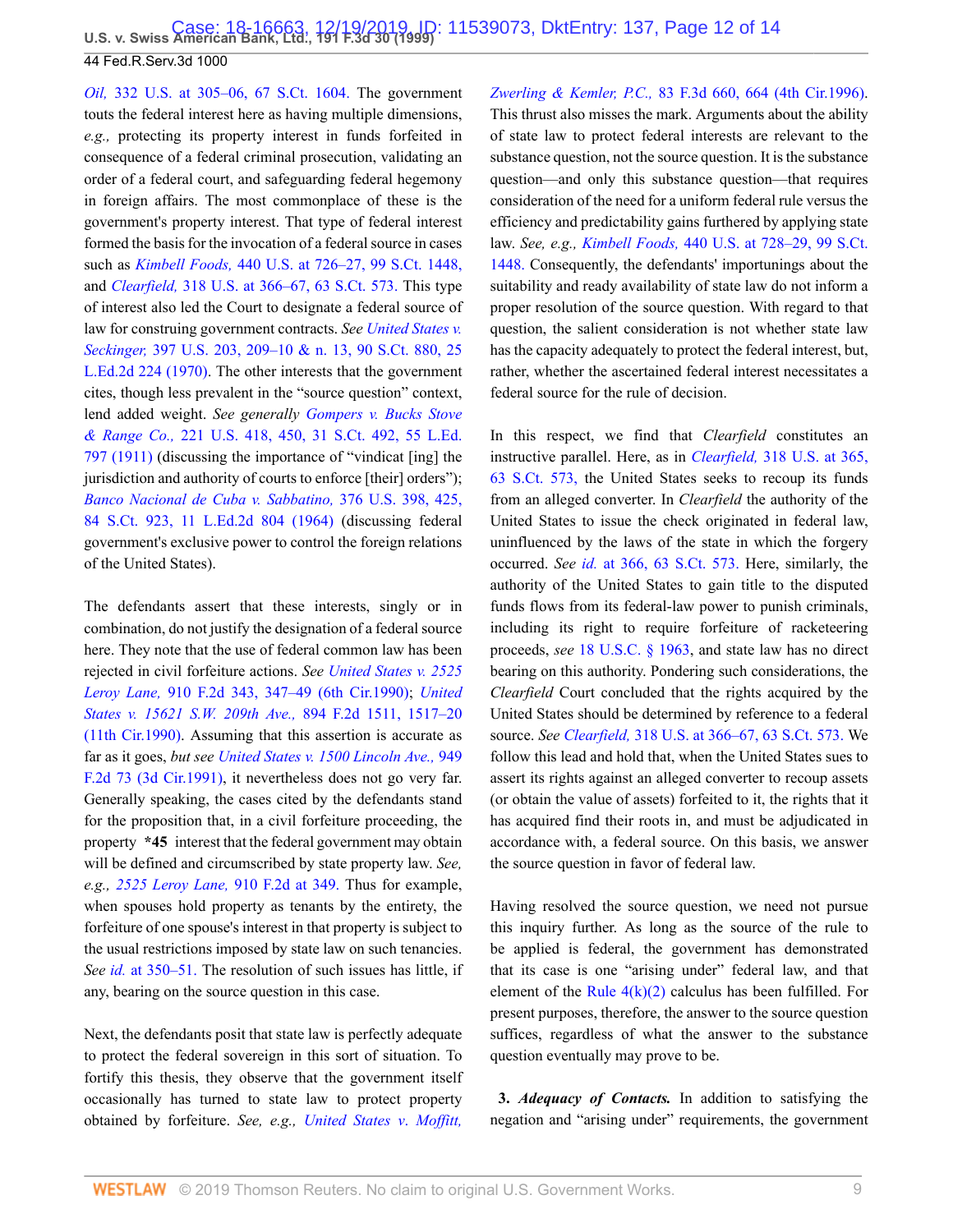must make one additional showing to gain access to [Rule](http://www.westlaw.com/Link/Document/FullText?findType=L&pubNum=1004365&cite=USFRCPR4&originatingDoc=I4c1d5a4094af11d9a707f4371c9c34f0&refType=LQ&originationContext=document&vr=3.0&rs=cblt1.0&transitionType=DocumentItem&contextData=(sc.History*oc.Search))  $4(k)(2)$ : that the defendants have adequate contacts with the United States as a whole to support personal jurisdiction and that an assertion of jurisdiction over them would be reasonable. The government tried to make this showing below, but requested jurisdictional discovery to permit it to marshal the necessary proof. A timely and properly supported request for jurisdictional discovery merits solicitous attention. *See* **\*46** *[Sunview Condo. Ass'n v. Flexel Int'l, Ltd.,](http://www.westlaw.com/Link/Document/FullText?findType=Y&serNum=1997134496&pubNum=506&originatingDoc=I4c1d5a4094af11d9a707f4371c9c34f0&refType=RP&fi=co_pp_sp_506_964&originationContext=document&vr=3.0&rs=cblt1.0&transitionType=DocumentItem&contextData=(sc.History*oc.Search)#co_pp_sp_506_964)* 116 F.3d [962, 964 \(1st Cir.1997\)](http://www.westlaw.com/Link/Document/FullText?findType=Y&serNum=1997134496&pubNum=506&originatingDoc=I4c1d5a4094af11d9a707f4371c9c34f0&refType=RP&fi=co_pp_sp_506_964&originationContext=document&vr=3.0&rs=cblt1.0&transitionType=DocumentItem&contextData=(sc.History*oc.Search)#co_pp_sp_506_964) (explaining that "a diligent plaintiff who sues an out-of-state corporation and who makes out a colorable case for the existence of *in personam* jurisdiction may well be entitled to a modicum of jurisdictional discovery if the corporation interposes a jurisdictional defense"); *see also Boit,* [967 F.2d at 680–81;](http://www.westlaw.com/Link/Document/FullText?findType=Y&serNum=1992103055&pubNum=350&originatingDoc=I4c1d5a4094af11d9a707f4371c9c34f0&refType=RP&fi=co_pp_sp_350_680&originationContext=document&vr=3.0&rs=cblt1.0&transitionType=DocumentItem&contextData=(sc.History*oc.Search)#co_pp_sp_350_680) *[Surpitski v. Hughes–Keenan](http://www.westlaw.com/Link/Document/FullText?findType=Y&serNum=1966121500&pubNum=350&originatingDoc=I4c1d5a4094af11d9a707f4371c9c34f0&refType=RP&fi=co_pp_sp_350_255&originationContext=document&vr=3.0&rs=cblt1.0&transitionType=DocumentItem&contextData=(sc.History*oc.Search)#co_pp_sp_350_255) Corp.,* [362 F.2d 254, 255–56 \(1st Cir.1966\)](http://www.westlaw.com/Link/Document/FullText?findType=Y&serNum=1966121500&pubNum=350&originatingDoc=I4c1d5a4094af11d9a707f4371c9c34f0&refType=RP&fi=co_pp_sp_350_255&originationContext=document&vr=3.0&rs=cblt1.0&transitionType=DocumentItem&contextData=(sc.History*oc.Search)#co_pp_sp_350_255) (per curiam). The government claims that it fits within the *Sunview* rule. The defendants disagree. They asseverate that, especially in light of the government's lengthy pre-litigation investigation of them, its weak case for personal jurisdiction fails to clear even this relatively low barrier.

The district court denied the motion for limited discovery on the ground that the government had failed to negate state court jurisdiction. Our holding today, *see supra* Part II(C)(1), undermines the rationale for the district court's decision. We therefore vacate the denial of the government's motion for jurisdictional discovery. On remand, the court must reevaluate the government's request.

#### **D.** *Alter Ego Theory.*

In addition to moving for dismissal for lack of personal jurisdiction, [Fed.R.Civ.P. 12\(b\)\(2\)](http://www.westlaw.com/Link/Document/FullText?findType=L&pubNum=1004365&cite=USFRCPR12&originatingDoc=I4c1d5a4094af11d9a707f4371c9c34f0&refType=LQ&originationContext=document&vr=3.0&rs=cblt1.0&transitionType=DocumentItem&contextData=(sc.History*oc.Search)), IMB moved for dismissal (or, alternatively for summary judgment) on the merits, *see* [Fed.R.Civ.P. 12\(b\)\(6\),](http://www.westlaw.com/Link/Document/FullText?findType=L&pubNum=1004365&cite=USFRCPR12&originatingDoc=I4c1d5a4094af11d9a707f4371c9c34f0&refType=LQ&originationContext=document&vr=3.0&rs=cblt1.0&transitionType=DocumentItem&contextData=(sc.History*oc.Search)) [56.](http://www.westlaw.com/Link/Document/FullText?findType=L&pubNum=1004365&cite=USFRCPR56&originatingDoc=I4c1d5a4094af11d9a707f4371c9c34f0&refType=LQ&originationContext=document&vr=3.0&rs=cblt1.0&transitionType=DocumentItem&contextData=(sc.History*oc.Search)) It asserts that, if the district court's jurisdictional assessment went awry, we should affirm the order of dismissal on the merits. Since IMB's alternative motion rests on affidavits and other material outside the pleadings, we need consider only its entitlement *vel non* to summary judgment. *See [Collier v. City of Chicopee,](http://www.westlaw.com/Link/Document/FullText?findType=Y&serNum=1998211735&pubNum=506&originatingDoc=I4c1d5a4094af11d9a707f4371c9c34f0&refType=RP&fi=co_pp_sp_506_603&originationContext=document&vr=3.0&rs=cblt1.0&transitionType=DocumentItem&contextData=(sc.History*oc.Search)#co_pp_sp_506_603)* 158 F.3d [601, 603 \(1st Cir.1998\)](http://www.westlaw.com/Link/Document/FullText?findType=Y&serNum=1998211735&pubNum=506&originatingDoc=I4c1d5a4094af11d9a707f4371c9c34f0&refType=RP&fi=co_pp_sp_506_603&originationContext=document&vr=3.0&rs=cblt1.0&transitionType=DocumentItem&contextData=(sc.History*oc.Search)#co_pp_sp_506_603); *see also* [Fed.R.Civ.P. 12\(b\).](http://www.westlaw.com/Link/Document/FullText?findType=L&pubNum=1004365&cite=USFRCPR12&originatingDoc=I4c1d5a4094af11d9a707f4371c9c34f0&refType=LQ&originationContext=document&vr=3.0&rs=cblt1.0&transitionType=DocumentItem&contextData=(sc.History*oc.Search))

The substance of IMB's argument is that it cannot be held liable for Swiss American's misconduct because, contrary to the government's allegations, it is not Swiss American's alter ego. In IMB's view, alter ego liability cannot attach under Massachusetts law without a showing that (1) IMB <span id="page-12-0"></span>pervasively controlled SAHC, which in turn pervasively controlled the Swiss American banks (or that the activities of the corporations were confusingly intermingled with substantial disregard for corporate separateness), and (2) that it is necessary to pierce the corporate veil in order to forestall a miscarriage of justice or other gross inequity. [7](#page-13-6) *See, e.g., Birbara v. Locke,* [99 F.3d 1233, 1238–39 \(1st Cir.1996\);](http://www.westlaw.com/Link/Document/FullText?findType=Y&serNum=1996246497&pubNum=506&originatingDoc=I4c1d5a4094af11d9a707f4371c9c34f0&refType=RP&fi=co_pp_sp_506_1238&originationContext=document&vr=3.0&rs=cblt1.0&transitionType=DocumentItem&contextData=(sc.History*oc.Search)#co_pp_sp_506_1238) *[My](http://www.westlaw.com/Link/Document/FullText?findType=Y&serNum=1968120694&pubNum=578&originatingDoc=I4c1d5a4094af11d9a707f4371c9c34f0&refType=RP&originationContext=document&vr=3.0&rs=cblt1.0&transitionType=DocumentItem&contextData=(sc.History*oc.Search)) [Bread Baking Co. v. Cumberland Farms, Inc.,](http://www.westlaw.com/Link/Document/FullText?findType=Y&serNum=1968120694&pubNum=578&originatingDoc=I4c1d5a4094af11d9a707f4371c9c34f0&refType=RP&originationContext=document&vr=3.0&rs=cblt1.0&transitionType=DocumentItem&contextData=(sc.History*oc.Search))* 353 Mass. 614, [620, 233 N.E.2d 748 \(1968\)](http://www.westlaw.com/Link/Document/FullText?findType=Y&serNum=1968120694&pubNum=578&originatingDoc=I4c1d5a4094af11d9a707f4371c9c34f0&refType=RP&originationContext=document&vr=3.0&rs=cblt1.0&transitionType=DocumentItem&contextData=(sc.History*oc.Search)). In support of this plea, IMB emphasizes that such a state of affairs could not be shown to exist because it transferred its stock in SAHC to an unrelated entity in 1988, while the allegedly wrongful acts did not take place until 1993 (at the earliest).

 This argument is premature. The Supreme Court's recent exhortations to decide issues of jurisdiction—both personal and subject matter—before reaching the merits of a case suggest to us that consideration of IMB's summary judgment motion should await a determination of the district court's jurisdiction over IMB. *[See generally Steel Co. v. Citizens for](http://www.westlaw.com/Link/Document/FullText?findType=Y&serNum=1998062036&pubNum=708&originatingDoc=I4c1d5a4094af11d9a707f4371c9c34f0&refType=RP&fi=co_pp_sp_708_1012&originationContext=document&vr=3.0&rs=cblt1.0&transitionType=DocumentItem&contextData=(sc.History*oc.Search)#co_pp_sp_708_1012) a Better Env't,* [523 U.S. 83, 118 S.Ct. 1003, 1012, 1016, 140](http://www.westlaw.com/Link/Document/FullText?findType=Y&serNum=1998062036&pubNum=708&originatingDoc=I4c1d5a4094af11d9a707f4371c9c34f0&refType=RP&fi=co_pp_sp_708_1012&originationContext=document&vr=3.0&rs=cblt1.0&transitionType=DocumentItem&contextData=(sc.History*oc.Search)#co_pp_sp_708_1012) [L.Ed.2d 210 \(1998\)](http://www.westlaw.com/Link/Document/FullText?findType=Y&serNum=1998062036&pubNum=708&originatingDoc=I4c1d5a4094af11d9a707f4371c9c34f0&refType=RP&fi=co_pp_sp_708_1012&originationContext=document&vr=3.0&rs=cblt1.0&transitionType=DocumentItem&contextData=(sc.History*oc.Search)#co_pp_sp_708_1012) (holding that issues of subject matter jurisdiction ordinarily should be decided before the merits); *id.* [118 S.Ct. at 1020](http://www.westlaw.com/Link/Document/FullText?findType=Y&serNum=1998062036&pubNum=708&originatingDoc=I4c1d5a4094af11d9a707f4371c9c34f0&refType=RP&fi=co_pp_sp_708_1020&originationContext=document&vr=3.0&rs=cblt1.0&transitionType=DocumentItem&contextData=(sc.History*oc.Search)#co_pp_sp_708_1020) (O'Connor, J. concurring) (similar); *cf. [Ruhrgas AG v. Marathon Oil Co.,](http://www.westlaw.com/Link/Document/FullText?findType=Y&serNum=1999122478&pubNum=708&originatingDoc=I4c1d5a4094af11d9a707f4371c9c34f0&refType=RP&fi=co_pp_sp_708_1567&originationContext=document&vr=3.0&rs=cblt1.0&transitionType=DocumentItem&contextData=(sc.History*oc.Search)#co_pp_sp_708_1567)* 526 U.S. 574, 119 S.Ct. [1563, 1567, 143 L.Ed.2d 760 \(1999\)](http://www.westlaw.com/Link/Document/FullText?findType=Y&serNum=1999122478&pubNum=708&originatingDoc=I4c1d5a4094af11d9a707f4371c9c34f0&refType=RP&fi=co_pp_sp_708_1567&originationContext=document&vr=3.0&rs=cblt1.0&transitionType=DocumentItem&contextData=(sc.History*oc.Search)#co_pp_sp_708_1567) (holding that there is no hierarchy in the order of decision of issues of personal and subject matter jurisdiction). The lack of a developed record and the fact that the district court has not yet expressed its views on this motion are added considerations that point us in the same direction. Consequently, we decline to rule on IMB's motion **\*47** for summary judgment at the present time.

#### **III. CONCLUSION**

We need go no further. We agree with the district court that the government made an insufficient showing of personal jurisdiction over the defendants to engage the gears of the Massachusetts long-arm statute as incorporated by [Rule 4\(k\)](http://www.westlaw.com/Link/Document/FullText?findType=L&pubNum=1004365&cite=USFRCPR4&originatingDoc=I4c1d5a4094af11d9a707f4371c9c34f0&refType=LQ&originationContext=document&vr=3.0&rs=cblt1.0&transitionType=DocumentItem&contextData=(sc.History*oc.Search))  $(1)(A)$ , and to that extent we affirm the court's rulings. We disagree, however, with the court's approach to Rule  $4(k)(2)$ 's negation requirement and view the question of whether [Rule](http://www.westlaw.com/Link/Document/FullText?findType=L&pubNum=1004365&cite=USFRCPR4&originatingDoc=I4c1d5a4094af11d9a707f4371c9c34f0&refType=LQ&originationContext=document&vr=3.0&rs=cblt1.0&transitionType=DocumentItem&contextData=(sc.History*oc.Search))  $4(k)(2)$  can be used here as open. Accordingly, we vacate the order of dismissal and remand for further proceedings consistent with this opinion. We also vacate the order denying jurisdictional discovery and remand for reconsideration of that matter. We intimate no view as to the eventual outcome of the resumed proceedings below.